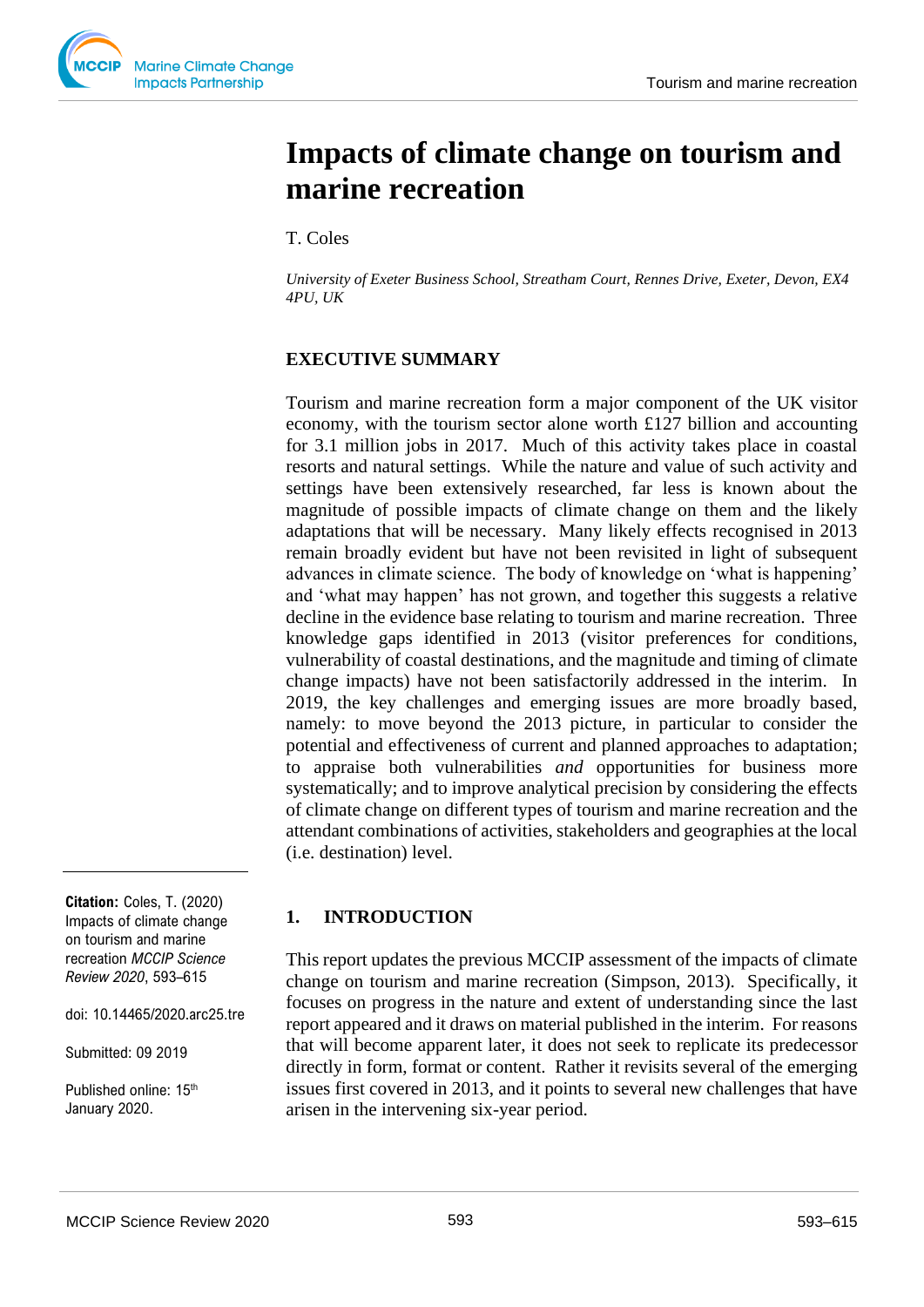Before proceeding, some clarification is necessary to foster greater analytical clarity in two respects. First, it is important to observe that, along with 'leisure', the terms 'tourism' and 'recreation' are often used interchangeably in everyday discourse. There are, however, important differences in definition that drive the collection of data and thus how the sector, its size, and importance are understood. For the United Nations World Tourism Organization (UNWTO, 2019), 'tourism' is commonly understood and defined as a stay away from home of at least one night and less than a year. In contrast, recreation represents an active and deliberative form of leisure, a discretionary use of free time (Shaw and Williams, 2002), perhaps needing a day visit outside the person's usual environment (UNWTO, 2019), but without necessarily requiring an overnight stay away from home (VisitBritain, 2019a). Recreational activities are often recorded separately but they can also be embedded in data on domestic day visits, domestic tourism, and international tourism. Collectively, the shorthand of 'visitor economy' (e.g. LGA, 2016) refers to these forms of activity and their spend but definitions and interpretations can vary, often making direct comparisons between research challenging.

Second, there are particular geographies of administration that determine the collection and presentation of tourism and recreation statistics (cf. Coles *et al*., 2012; 2014). Within central government, tourism, recreation and the visitor economy are the remit of the Department of Digital, Culture, Media and Sport (DDCMS, formerly DCMS). Each of the countries within the UK has its own independent 'arm's length' non-departmental public body (NDPB) for, *inter alia*, marketing, promotion and administration (especially quality assurance) of tourism: VisitEngland, VisitScotland, VisitWales and Discover Northern Ireland exist alongside VisitBritain (and the relevant institutions for the Crown Dependencies of the Channel Islands and Isle of Man). Overlapping with their spatial remits are multiple Charting Progress 2 (CP2) regions as a major unit of marine administration (see Table 1). For instance, the Irish Sea and North Channel relate to all four 'national' NDPBs (as well as the Crown Dependency of the Isle of Man). The implications are that tourism and recreation data are not published for CP2 regions (or areas covered by marine management plans); future climate-related effects associated with the 'regional seas' may impact on tourism administered by more than one NDPB; and  $-$  as argued below  $-$  recognising these multiple geographies is vital to future adaptation.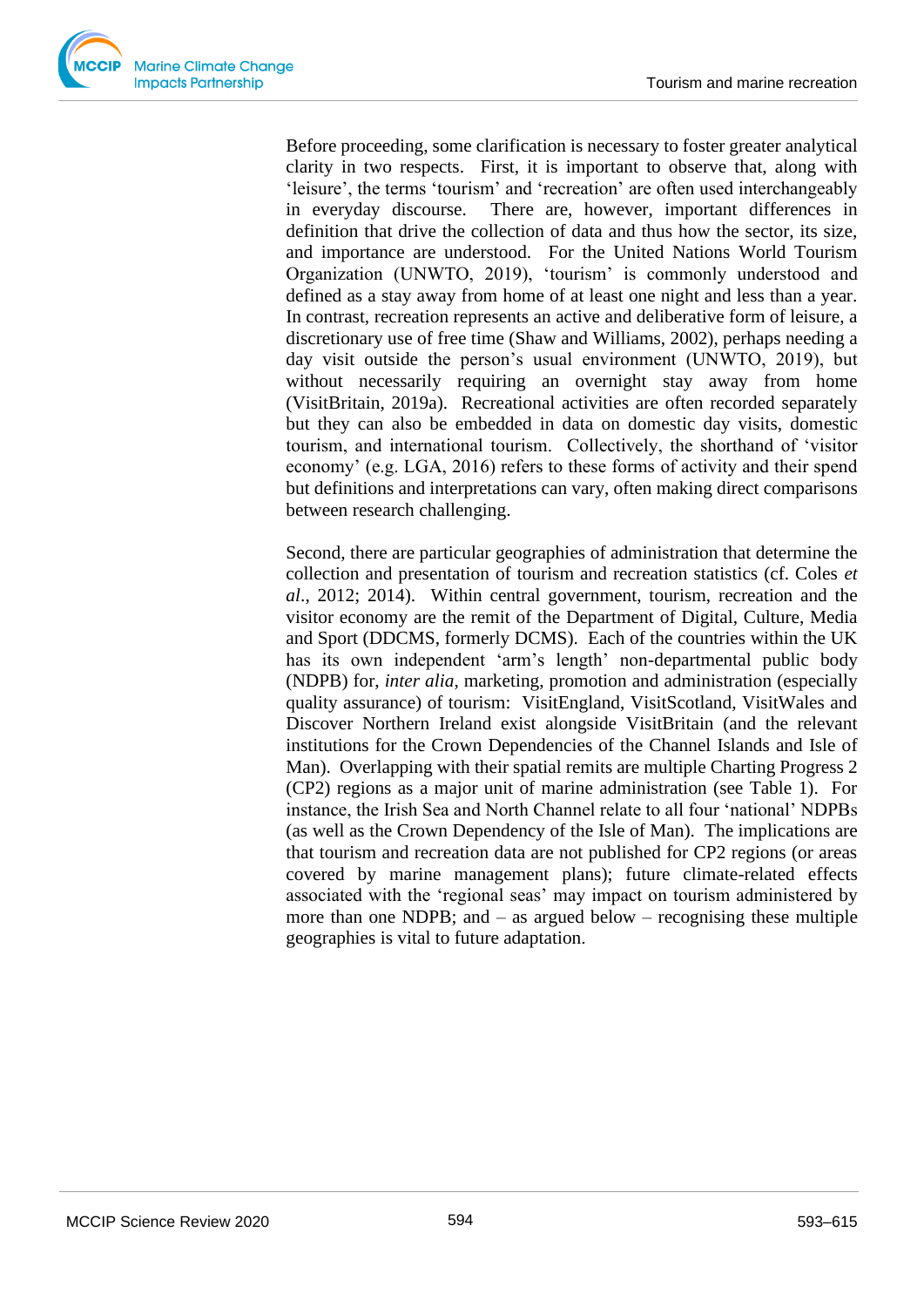| <b>CP2</b> Region<br>Overlaps or connects with area covered by NDPBs |                     |                      |                   |                    |  |  |  |  |
|----------------------------------------------------------------------|---------------------|----------------------|-------------------|--------------------|--|--|--|--|
|                                                                      | <b>VisitEngland</b> | <b>VisitScotland</b> | <b>VisitWales</b> | <b>Discover NI</b> |  |  |  |  |
| 1. Northern North Sea                                                | X                   | X                    |                   |                    |  |  |  |  |
| 2. Southern North Sea                                                | X                   |                      |                   |                    |  |  |  |  |
| 3. Eastern English Channel                                           | X                   |                      |                   |                    |  |  |  |  |
| 4. Western English Channel,                                          | X                   |                      | X                 |                    |  |  |  |  |
| Celtic Sea and South-                                                |                     |                      |                   |                    |  |  |  |  |
| West Approaches                                                      |                     |                      |                   |                    |  |  |  |  |
| 5. Irish Sea and North                                               | X                   | X                    | X                 | X                  |  |  |  |  |
| Channel                                                              |                     |                      |                   |                    |  |  |  |  |
| 6. Minches and Western                                               |                     | X                    |                   | X                  |  |  |  |  |
| Scotland                                                             |                     |                      |                   |                    |  |  |  |  |
| 7. Scottish Continental Shelf                                        |                     | X                    |                   |                    |  |  |  |  |
| 8. Atlantic North West                                               |                     | X                    |                   |                    |  |  |  |  |
| Approaches                                                           |                     |                      |                   |                    |  |  |  |  |

*Table 1: Correspondence of CP2 regions and NDPBs involved in tourism administration in the UK*

Source: author

*Table 2: United Kingdom domestic tourism and day visitors in 2017 (excluding Northern Ireland)*

|                              | <b>England</b> | <b>Scotland</b> | <b>Wales</b> | GB     |
|------------------------------|----------------|-----------------|--------------|--------|
| Domestic trips (million)     | 100.6          | 11.7            | 9.0          | 120.7  |
| Domestic nights (millions)   | 299.4          | 39.1            | 31.0         | 369.4  |
| Domestic expenditure         | 19.049         | 3006            | 1628         | 23,683 |
| $(E$ millions)               |                |                 |              |        |
| Day visits volume (millions) | 1505           | 151             | 100          | 1.793  |
| Day visits expenditure       | 50.899         | 5995            | 4332         | 62,447 |
| $(E$ millions)               |                |                 |              |        |

Sources: abridged from VisitBritain (2019d, p. 5; 2019e, p. 11)

# **2. WHAT IS ALREADY HAPPENING?**

Since 2013 the visitor economy has continued to grow. Worth £127 bn in total and accounting for 3.1 million jobs in 2017, tourism is the country's fourth largest service export sector with greater earnings (£29.8 billion per annum) than the automotive, digital and nuclear industries (Visit Britain, 2019b). While there are distinctive patterns of development around the UK, tourism continues to be a growth priority for each of the devolved administrations and local authroities. England is the mainstay of the UK visitor economy, with 32.7 million international visits and spend of £19.8 billion in 2018 (VisitBritain, 2019c). London as the principal destination (19.1 million visits, £12.3 billion) exceeded the totals for Scotland (3.5 million visits, £2.2 billion) and Wales (941k visitors, £405 million). A similar picture of growth is painted in the most recent whole-year data on domestic tourists and day visitors (Table 2).

Attempts to disaggregate activity suggest that, in England and Wales in 2015, the coast accounted for 31% of domestic tourism trips and 8% of tourism day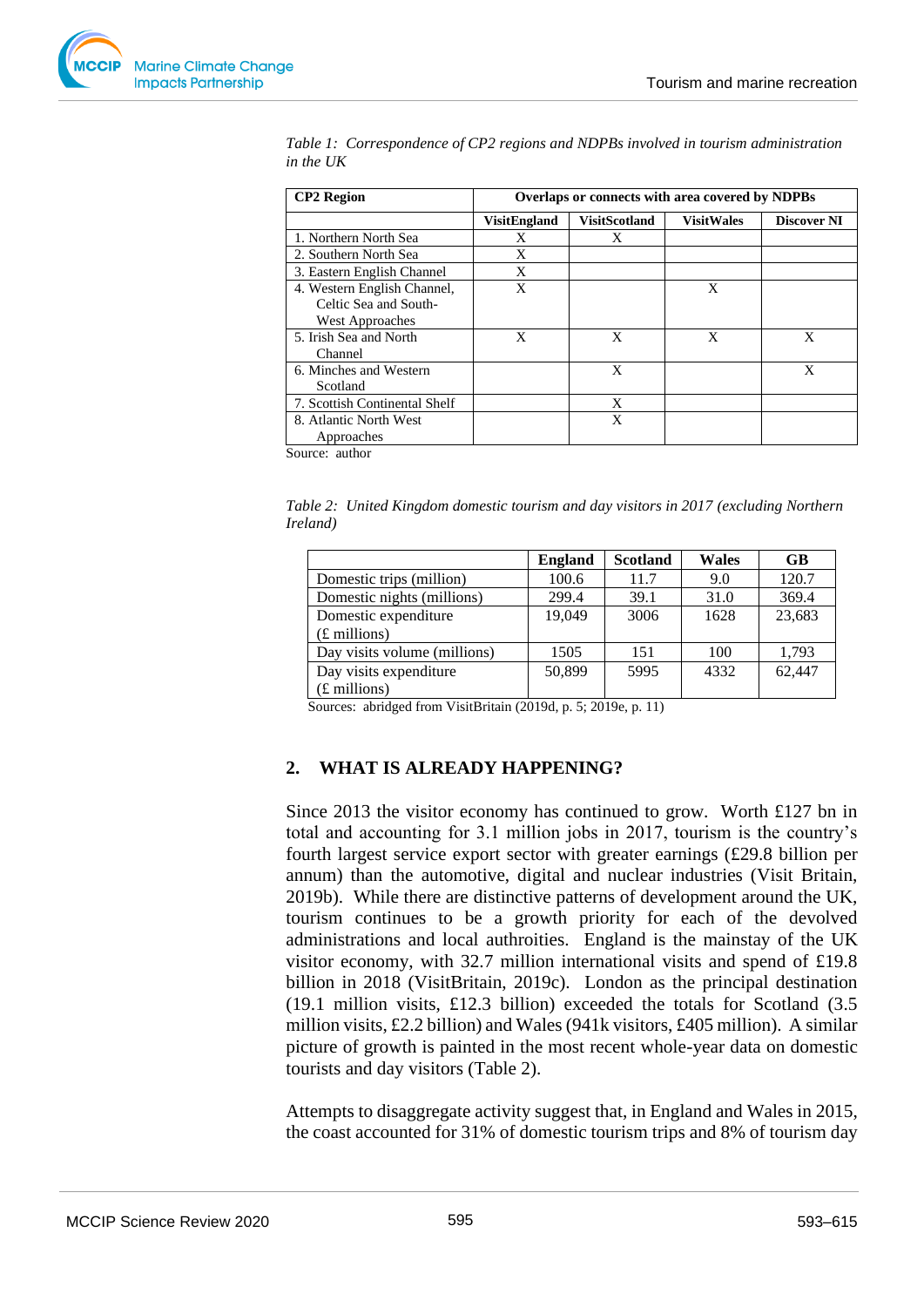visits while 15% of international guests visited the coast (NCTA, 2016, p. 5). Visitors to coasts are reported to spend on average more and stay longer than those to the rest of England (NCTA, 2016, p. 17). Natural England (2016) estimated that (day) visits to coasts result in greater average spend (£18 per person) than those to towns and cities or the countryside (both £6). Seaside resorts or towns were almost twice as popular (202 million visits) than rural areas on the seaside coastline (111 million visits), and they resulted in longer average length of stay (3h 3m) than the countryside (1h 58m) and urban destinations (1h 51m).

At a national level, through its 'Great' campaign, VisitBritain (2019f) heavily markets the quality of the coastal offer to overseas markets (32 destinations, 99 things to do). In fact, the coastline around mainline Great Britain is around 11,000 miles according to the Ordnance Survey (Brilliant Maps, 2016). Eight national parks (The Broads, Exmoor, New Forest, North York Moors, Lake District, Pembrokeshire Coast, Snowdonia, South Downs) are directly adjacent to the coast (National Parks UK, 2019) as are 26 coastal Areas of Outstanding Natural Beauty (NAAONB, 2019). There are 32 heritage coasts in the UK totalling 1627 miles (Natural England, 2019), although Scotland has none, and the coast is the focus for two of the UK's World Heritage Sites (the Dorset and East Devon Coast, i.e. the 'Jurassic Coast', and the Giant's Causeway and Causeway Coast). Among a well-developed network of national trails in England and Wales, five are contiguous with the coast (National Trails, 2019), including the 630-mile South West Coast Path (SWCP), the England Coast Path, the Peddlars Way and Norfolk Coast Path, and the Pembrokeshire Coast Path. Scotland has nine national trails intersecting with its coastline (Scottish National Heritage, 2019).

The coast presents a diverse range of opportunities for leisure and recreation, and these are widely taken up by UK residents. The annual Watersports Participation Survey in 2018 revealed that 3.9 million adults in the UK participated in one or more watersports (Arkenford, 2019). Among these were sailboat racing, yacht racing, yacht cruising, power boating, general motor boating/cruising, canal boating, canoeing, rowing/sculling, windsurfing, water skiing, wakeboarding, and using personal watercraft (RYA, 2019). The most popular were canoeing (1.8 million, 3.3% of the population); surf, body and paddle-boarding (3.2 million, 5.9%); and sea angling (0.8 million, 1.4%). Research by Defra (2013, p. 1) in England estimated that there are around 884 thousand sea anglers supporting £2.1 billion, over 23,600 jobs and almost £980 million of Gross Value Added (GVA) once other indirect and induced economic effects have been taken into account, data that are still used (and contested) in current discourse on fisheries policy (Oliver, 2019). More-frequently practiced among watersports were activities not requiring any specialist training or equipment, including coastal walking (by 7.7 million, 14.4% of the population), outdoor swimming (6.1 million, 11.4%) and spending leisure time at the beach (10.1 million) which was reported by nearly a fifth of the population (18.8%)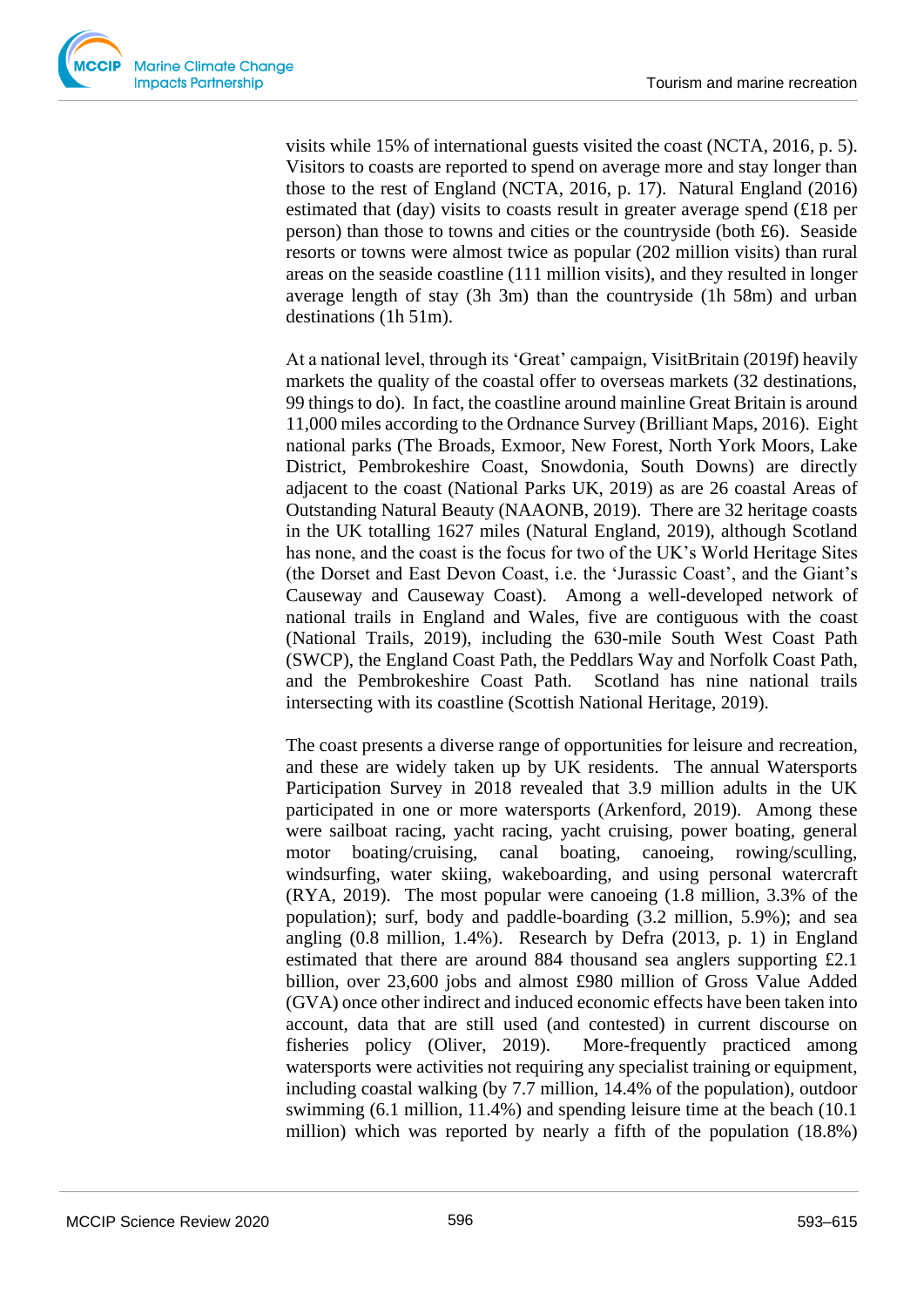(Arkenford, 2019, p. 5). Between 2008 and 2018 there was an 8.8% increase in participation in watersports (Arkenford, 2019, p. 7), with over 800,000 more boat owners over the same period (RYA, 2019). Natural England (2017) reports that in 2015 approximately 350,000 people were involved in Scuba diving. Moreover, in 2012 there were around 200,000 divers certified by the Professional Association of Diving Instructors (PADI); around 30,000 members of the British Sub-Aqua Club (BSAC); and 900 BSAC clubs around the UK, with 200–250k dives being completed.

Given the levels of participation, the value of activities at the coast to the visitor economy are significant and extensively researched. For instance, the South West Coast Path, the longest in the UK, was estimated to generate £436 million in spend in 2012 from around 8 million users (SWCPA, 2014). Mills and Cummins (2015) calculated that, after taking account of economic multipliers, domestic surfers contribute £4.95 billion to the UK economy, with an average direct spend of £2980 per year. The net economic impact of coastal wildlife tourism in Scotland was calculated at £24 million, accounting for 36% of all such activity in the country and for 995 additional Full Time Equivalent (FTE) jobs (Scottish Government, 2010). In a more wide-ranging study, the Scottish Marine Recreation and Tourism Survey from 2015 estimated that activities in this space were worth £3.7 billion to the Scottish economy. Around  $£2.4$  billion was associated with general recreation whereas £1.3 billion originated in more-specialised pursuits including wildlife watching, sailing, kayaking, surfing and angling (LUC, 2016, p. 11).

In the previous MCCIP tourism report (Simpson, 2013), an attempt was made to differentiate the tourism and marine recreation activities taking place in the various CP2 regions, as well as to speculate on the general effects that predicted changes in climate may have on them. This approach has limited analytical value in 2019. Searches for spatial variations for particular activities reveal that there is very little absolute distinctiveness or differentiation in terms of the experiences offered from region-to-region, although there are relative variations in emphasis and strength. The rapid and widespread reproduction of successful 'products' is common practice in coastal settings and marine environments around the UK, just as it is elsewhere around the world (Ritzer, 2004). For instance, although Cornwall may have been the original home of British surfing (Booth, 2012), this activity is now widespread across the British Isles, and strong opportunities for enthusiasts and beginners are marketed as part of a broader watersports offer by VisitWales (Williams, 2019), Visit Scotland (2019) and Discover Northern Ireland (2019).

Table 3 points to a range of effects of climate change on tourism and marine recreation identified overtly in the 2013 report, and it is not the intention of the present update to rehearse these in detail (see also Box 1). They include, *inter alia*: sea-level rise and its effects in terms of flooding in intertidal zones, erosion of beaches and cliff lines; warmer sea temperatures making bathing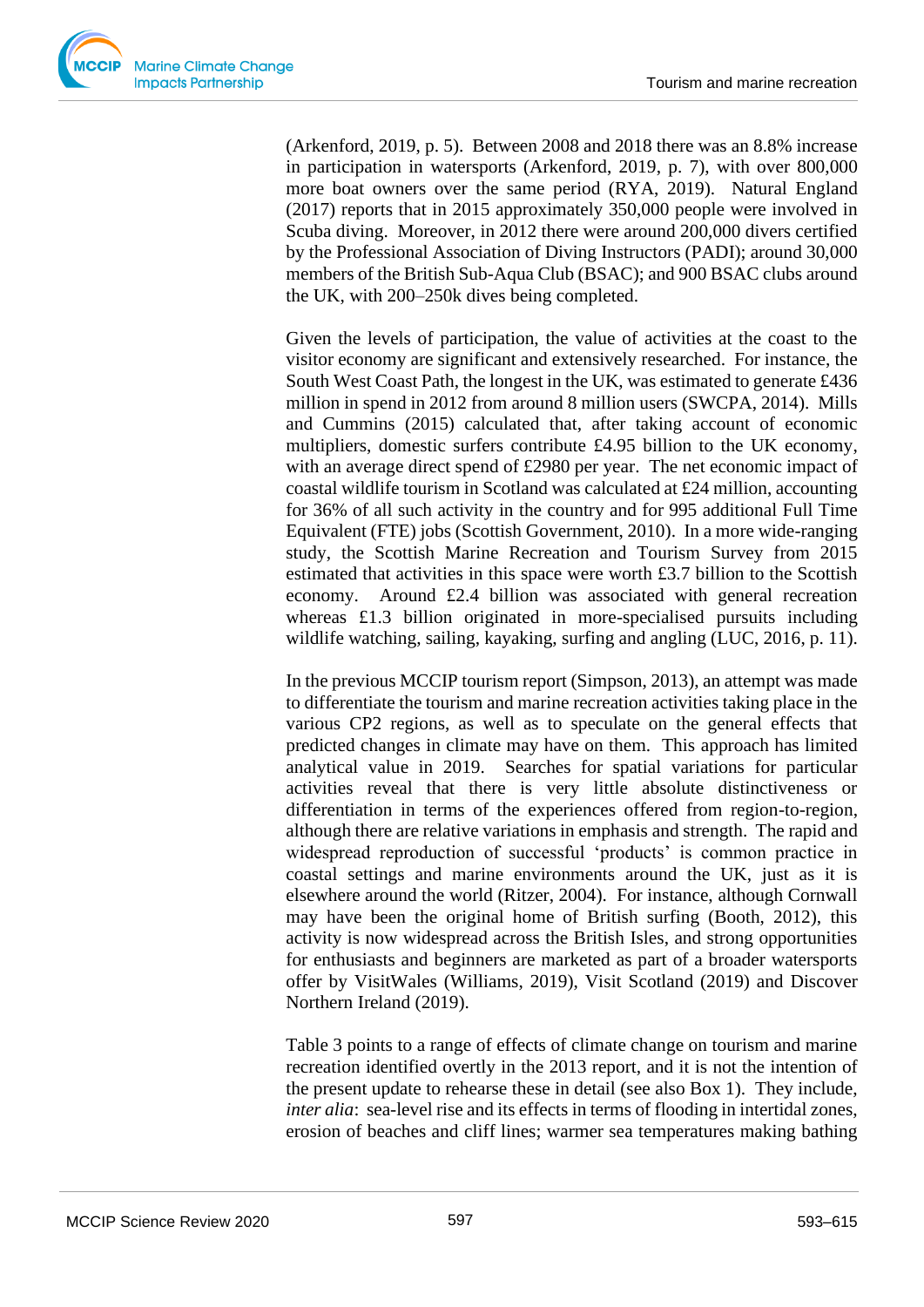and watersports more popular, as well as inducing habitat changes and species migration; warmer temperatures, especially in summer months, creating more-attractive conditions for visitors, possibly extending visitation earlier into spring and later into autumn; and more intensive and/or frequent extreme weather events, especially storms.

Of course, a closer inspection of the 2013 report suggests that, in general, all of these effects may be experienced in coastal and marine environments around the UK to varying degrees; gaps simply indicate that they were not publicly discussed and/or supporting evidence was unavailable. For instance, a similar exercise concluded that 'summer tourism in the North Sea region (including the UK coast i.e. CP2 regions 1 and 2) is expected to benefit from rising temperatures (air and water), decreasing precipitation and longer seasons. Destinations can reduce the negative impacts of climate change on tourism by adapting to the changes (Kreilkamp *et al*., 2016: 477). Since 2013, the same broad effects have also been variously reported across the UK in the popular media. For instance, *The Guardian* newspaper asked whether the hotter summer of 2018 was the one that finally ended climate denial (McCarthy, 2018). Subsequent coverage considered whether it had resulted in overtourism such that hotter, drier conditions attracted many more visitors to Cornwall who had to be requested to avoid two of the county's most popular beaches (Coldwell, 2018).

In some respects though, media discourses of this nature serve to emphasise that opportunities are being frequently, even routinely, missed by academics and other policy-interested researchers, almost to conduct 'natural experiments'. Recent record warm conditions have offered ideal circumstances by which to study the potential impacts on visitor patterns and preferences via analogues for future climate. Since 2013, further research on Harmful Algal Blooms (HABs) has emphasised the potential aesthetic issues and risks to health- and well-being for visitors and local residents, especially those involved in fisheries, tourism and recreation (Berdalet *et al*., 2016). Based on a small sample size and qualitative approach, Willis *et al*. (2018, p. 232) argued that 'HABs can impact human well-being through disruptions to therapeutic and inspirational opportunities in the natural environment, opportunities for recreation, aesthetic enjoyment, and losses to traditional ways of life, sense of place and collective identity'. Despite this and the development of publicly funded citizen-science approaches to recording bluegreen algae (cf. CEH, 2019), very little is known about the extent to which visitor behaviours are  $-$  or have to be  $-$  modified at the coast; how tourism and recreational activities are diverted, displaced or lost; and the possible place-based economic losses from HABs. The loss of properties and other assets due to increased coastal erosion has been a longstanding concern (Defra, 2008) and continues to be a topic to which the popular media frequently returns, regionally and nationally (see for example Dalton, 2019). Notwithstanding greater concerns about the quickening pace of erosion, better estimation of the number and total value of second homes (Partington,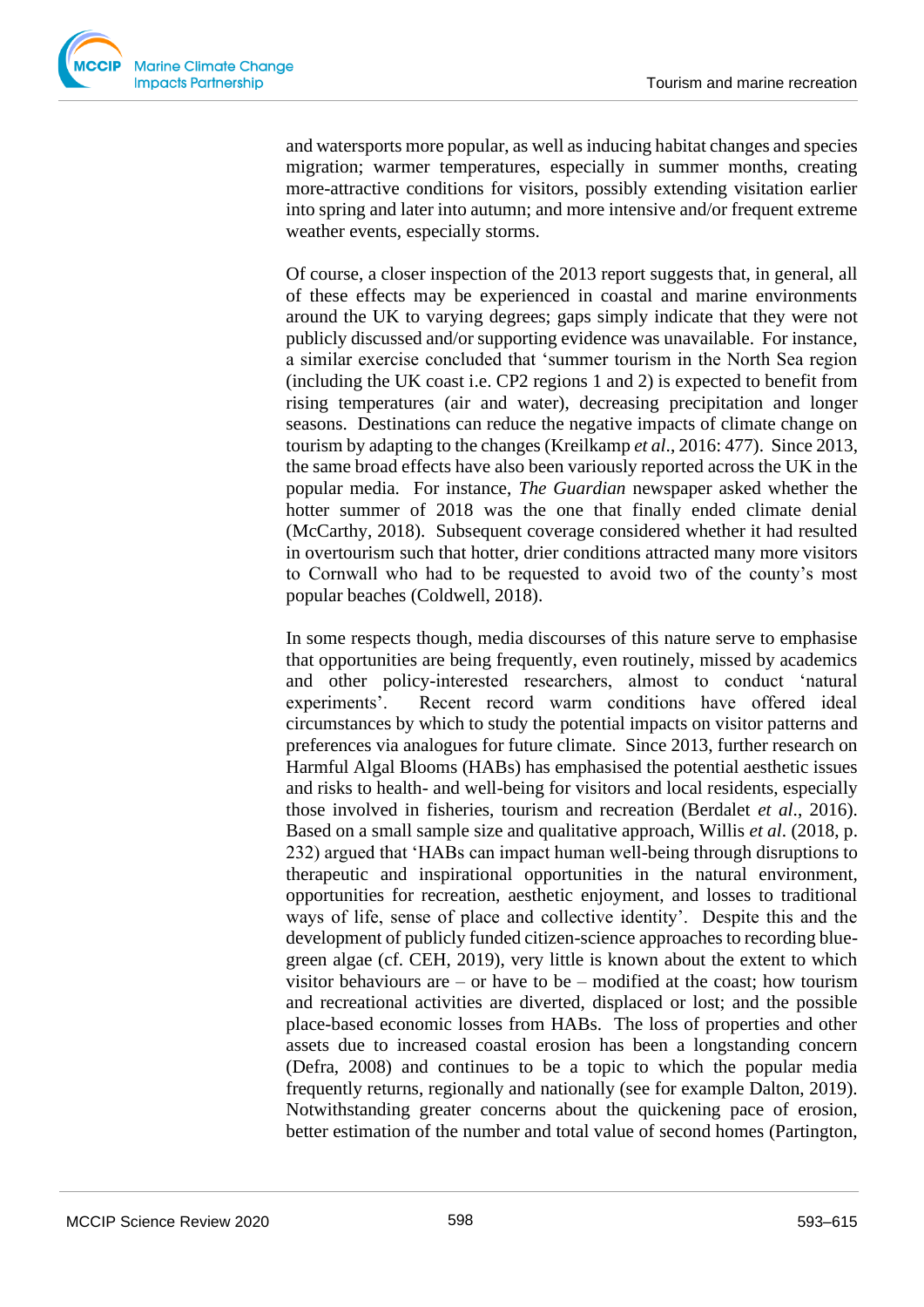

2019), and continued interest in second homes in tourism studies (Hall, 2014), very little is known about the number of holiday homes or holiday lets in the UK at or near the coast, and their relative vulnerability to environmental change.

| 2013 designations                                                                                  |   | <b>Coastal England</b> | Irish Sea‡ |              | Coastal<br>Scotland |               | <b>Possible effects</b>                                                                                                                                                                                                                                                                                                                                                                                                                                                 |
|----------------------------------------------------------------------------------------------------|---|------------------------|------------|--------------|---------------------|---------------|-------------------------------------------------------------------------------------------------------------------------------------------------------------------------------------------------------------------------------------------------------------------------------------------------------------------------------------------------------------------------------------------------------------------------------------------------------------------------|
| CP2 Regions                                                                                        |   | $1^*, 2, 3, 4$         | 5          |              |                     | $6, 7, 1*$    |                                                                                                                                                                                                                                                                                                                                                                                                                                                                         |
| Warmer summer<br>temperatures,<br>(including longer<br>summers and<br>warmer 'shoulder<br>months') | H | $\mathsf{C}$           | H          | $\mathsf{C}$ | H                   | $\mathcal{C}$ | Extended seasons,<br>$\bullet$<br>more comfortable<br>conditions at coast<br>More attractive<br>$\bullet$<br>temperatures to<br>overseas visitors<br>Increased revenues,<br>$\bullet$<br>new infrastructure<br>Increased demand<br>$\bullet$<br>for services,<br>energy, water and<br>waste management<br>Relative<br>$\bullet$<br>redistribution of<br>visitors around UK<br>Overtourism (in<br>$\bullet$<br>peak season)<br>Environmental<br>$\bullet$<br>degradation |
| Sea-temperature rise                                                                               | H | $\mathbf C$            |            | $\mathbf C$  |                     | $\mathbf C$   | New watersports<br>$\bullet$<br>opportunities<br>Growth of current<br>$\bullet$<br>activities (i.e.<br>surfing, yachting,<br>kayaking etc)<br>Endanger marine<br>$\bullet$<br>life, especially<br>shellfish<br>populations, in<br>local food offer                                                                                                                                                                                                                      |
| Extreme weather<br>more intense                                                                    | H |                        | H          | $\mathsf{C}$ | $\overline{a}$      | $\mathbf C$   | Cancellation of<br>$\bullet$<br>coastal events and<br>festivals                                                                                                                                                                                                                                                                                                                                                                                                         |
| Extreme weather<br>more frequent                                                                   | H | ÷.                     | H          | $\mathbf C$  |                     | $\mathbf C$   | Adverse weather<br>$\bullet$<br>conditions<br>disrupting travel,<br>especially by air<br>and sea<br>Increase in<br>$\bullet$<br>weather-related<br>insurance claims<br>(and premiums).                                                                                                                                                                                                                                                                                  |
| Sea-level rise                                                                                     | H | $\mathsf{C}$           | H          | $\mathsf{C}$ | $\overline{a}$      | $\mathcal{C}$ | Damage to coastal<br>$\bullet$<br>structures and<br>(transport)<br>infrastructure<br>Losses of beaches<br>$\bullet$<br>and coastal habitats<br>Cliff erosion and<br>instability<br>(especially coastal<br>footpaths at risk)                                                                                                                                                                                                                                            |

|  |  | Table 3: Possible climate-change related effects mapped by region in the 2013 report |  |  |  |  |  |  |  |  |  |  |
|--|--|--------------------------------------------------------------------------------------|--|--|--|--|--|--|--|--|--|--|
|--|--|--------------------------------------------------------------------------------------|--|--|--|--|--|--|--|--|--|--|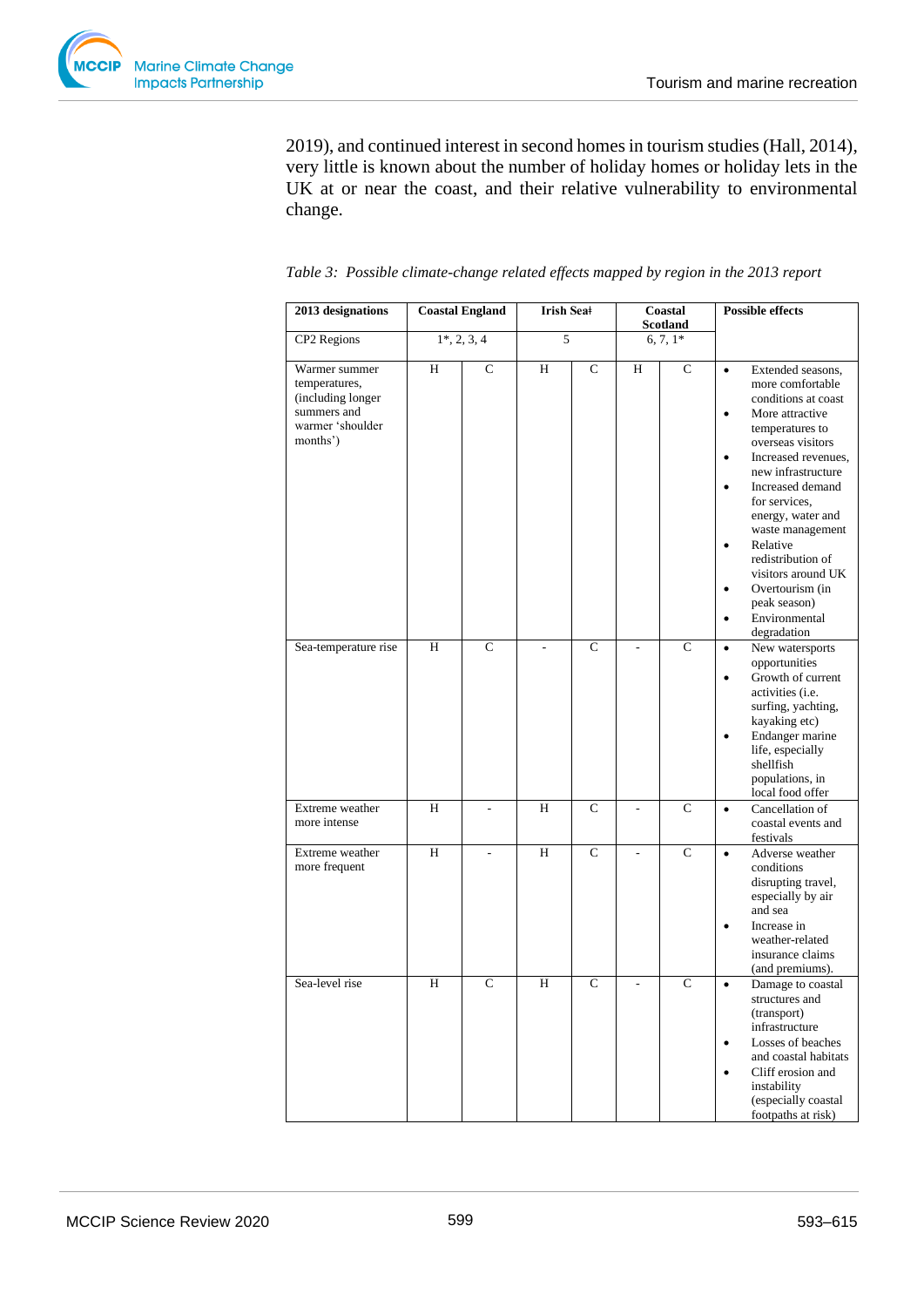

| Coastal flooding                                   | H  | $\overline{C}$ | H | $\mathsf{C}$   |   | $\mathbf C$ | $\bullet$<br>$\bullet$<br>$\bullet$ | Flooded<br>accommodation<br>and attractions.<br>temporarily out of<br>business<br>Monetary<br>(uninsured) losses<br>Total loss of tourist<br>assets at risk of<br>flooding                                                        |
|----------------------------------------------------|----|----------------|---|----------------|---|-------------|-------------------------------------|-----------------------------------------------------------------------------------------------------------------------------------------------------------------------------------------------------------------------------------|
| Shoreline erosion                                  | H  | $\mathsf{C}$   | H | $\mathsf{C}$   |   | $\mathbf C$ | $\bullet$<br>$\bullet$              | Damage to<br>marquee attractions<br>(e.g. Giant's)<br>Causeway, Jurassic<br>Coast)<br>Loss of land for<br>connected uses in<br>tourism, recreation<br>(e.g. golf), forestry<br>and agriculture that<br>service visitor<br>economy |
| Greater seasonality<br>variation in wave<br>height | ÷. | $\mathbf C$    | H | L,             |   | $\mathbf C$ | $\bullet$<br>$\bullet$              | Safety risk to<br>marine-based<br>activities<br>Disruption to ferry-<br>based operations<br>and marine<br>excursions                                                                                                              |
| Habitat change                                     | H  | $\mathsf{C}$   | H | $\mathsf{C}$   | H | $\mathbf C$ | $\bullet$<br>$\bullet$              | Loss of fragile<br>coastal ecosystems<br>(i.e. mudflats, salt<br>marshes, dunes)<br>Habitat loss for key<br>marine bird species                                                                                                   |
| Species migration                                  | H  | $\mathbf C$    |   | $\mathsf{C}$   | H | $\mathbf C$ | $\bullet$<br>$\bullet$              | Northward<br>migration of sea<br>angling fish<br>Changing<br>populations of<br>species supporting<br>nature-based<br>tourism                                                                                                      |
| Health risks                                       |    | $\mathcal{C}$  |   | $\overline{C}$ |   |             | $\bullet$                           | Increase in marine<br>pathogens<br>dangerous to<br>human health<br>Increased risk of<br>skin cancer, heat<br>exhaustion and<br>dehydration                                                                                        |

Source: adapted from Simpson (2013)

Notes:

H – effected noted as 'Happening'

C – effect noted as 'Could happen'

\* Northern North Sea region considered in two 2013 report regions.

ǂ Coastal Wales, coastal Northern Ireland and Isle of Man.

Other media reports in 2018 noted changes in sea-level temperature and ongoing research on whether new marine species are being attracted (Barkham, 2018). Perhaps most eye-catching was the possibility that, over the next 30 years, ten new shark species would be in British waters (Southampton University, 2018). According to a 'Shark Map of Britain' for Nat Geo Wild (Taylor Herring, 2018), Cornwall would become the apparent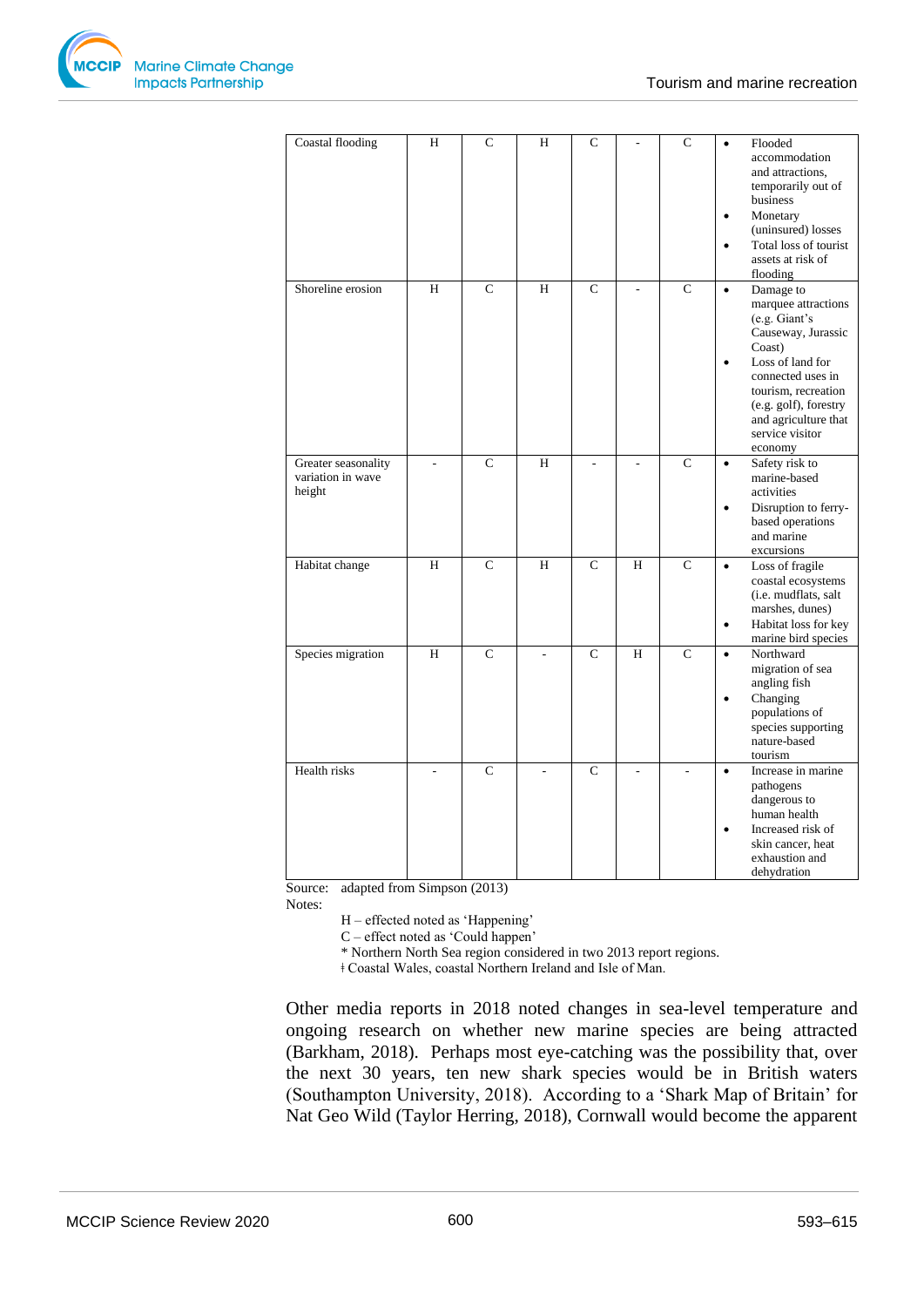

'shark capital'. Also, more whales and dolphins have been spotted around the UK (Pavid, 2018). Beyond megafauna, other warm-water fish have been detected in the Channel Islands, including species of bream and jack, bluefin tuna and Atlantic bonito, the latter of which is popular for sea angling (BBC, 2018). Once more, it appears as though the implications for tourism and marine recreation have not been fully acknowledged nor subsequently investigated. As Lambert *et al*. (2010) have demonstrated in their international review, changing migration patterns and the redistribution of cetacean species resulting from shifting environmental conditions (including, but not restricted to, sea temperature) have the potential to alter the length and nature of local tourism seasons and in the process either challenge or build the resilience of whale-watching businesses.

But storms, sea levels and flooding events have attracted most attention, in particular the coverage of the 'continual and highly unusual storms' between December 2013 and March 2014 (EA, 2015, p. iv). The cost of the sustained flooding in England and Wales to tourism and recreation were estimated at £3.5 million (with moderate to high uncertainty) (EA, 2015, p. v) to 'tourism and recreation assets, including holiday cottages, beach huts and other tourism infrastructure' across the country, both at the coast and further inland (EA, 2015, p. 227ff.). In the same period, but using different terms of reference, Cornwall Council (2014, p. 4) estimated that £8.2 million was lost from non-visitation and cancellations within the county because the railway line at Dawlish in Devon was washed out by storm surges, with damage to the coast path, ports and harbour facilities among other aspects of the impacted tourism and recreation infrastructure. Rising seas and higher rainfall have also placed at risk culture heritage attractions at the coast, including the Heart of Neolithic Orkney World Heritage Site (Cook, 2019), among several other sites in Scotland (Graham *et al.*, 2017) and around the UK. In further work on the winter floods from 2015–16, the Environment Agency (2016) estimated that, across the UK, the losses to 'wildlife, heritage and tourism' [sic] as a category were between £13 million and £25 million with a high level of uncertainty.

Since 2013, coastal flooding (Haigh *et al*., 2017) and extreme weather events (Met Office, 2019a) have been widely reported and catalogued. Dedicated guidance has been published for tourism businesses to respond to flooding (VisitBritain, 2019g). However, there have been neither country-wide syntheses of evidence nor systematic meta-analyses of the data on the (damaging) effects of climate- and weather-related events on coastal tourism and marine recreation *per se*. This is also the case for many other countries. A major inference from this inspection is that to understand fully and properly the nature and totality of what is at risk, more integrative or cumulative perspectives are imperative, and in view of the science they will become more salient. For instance, the term 'compound flooding' describes events where storm surges and heavy rainfall combine to produce high impact risks (Wahl *et al*., 2015). Recent research by Bevacqua *et al*. (2019) predicts coastal areas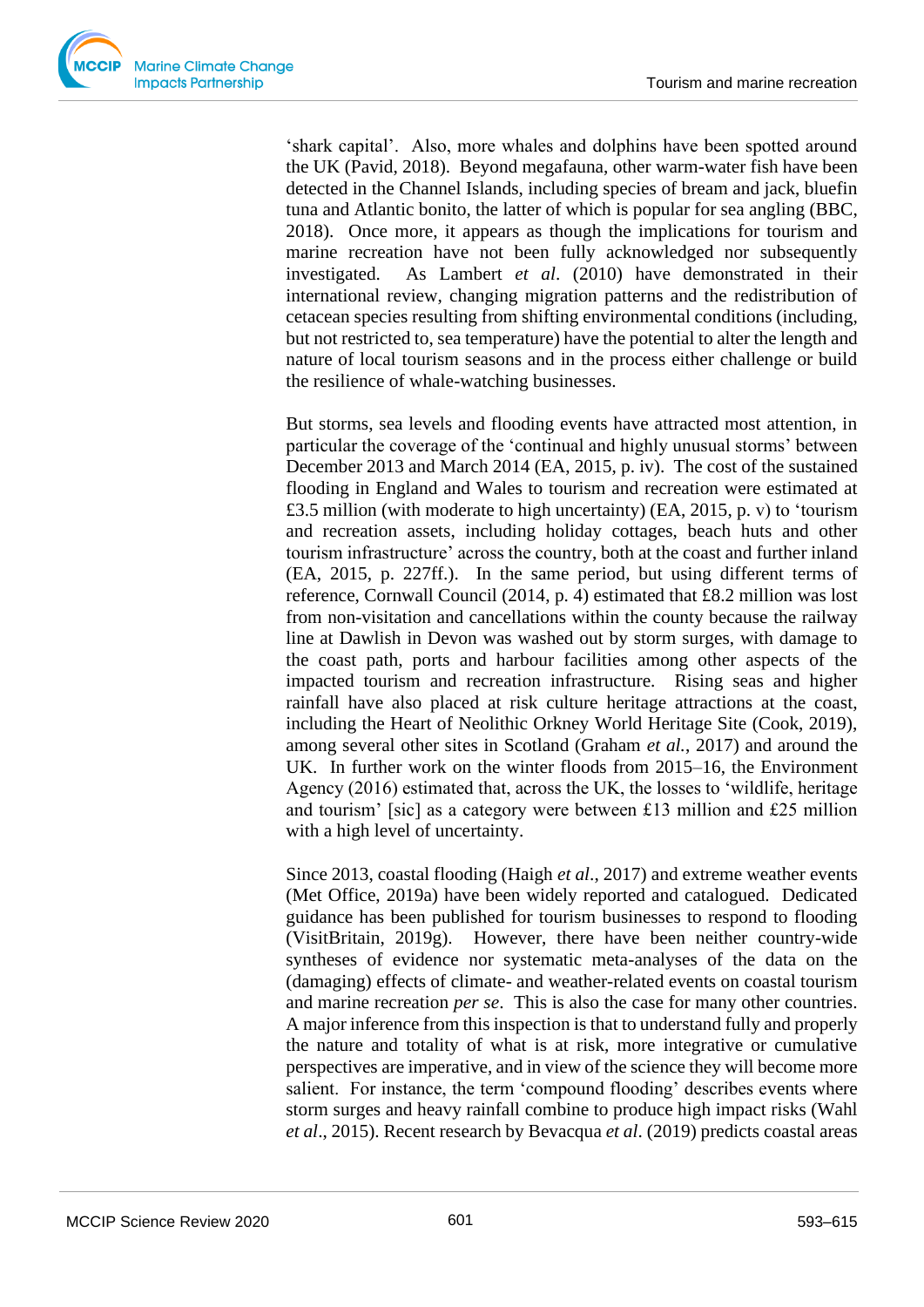in the UK and Northern Europe will experience an increase in such events, with parts of Devon, Cornwall and the Bristol Channel susceptible to this additional threat (McGrath, 2019).

Such an approach points to the limitations of considering storm surges and intense, heavy precipitation separately. To date though, in research on tourism and marine recreation, the tendency has been to consider climaterelated events, effects or impacts independently, in isolation. As two distinct strands of research on golf demonstrate, compound environmental effects are matched with compound economic effects. Direct spend on playing or attending tournaments is accompanied by subsequent rounds of indirect and induced expenditure of significance to other supply chains and the wider economy (Gelan, 2003). Many golf courses around the UK are located close to or directly on the coastline and some of the most historic and famous courses – including those used in the Open Championship – are 'links', located in sensitive dune environments. As the Climate Coalition (2018, pp. 8–9) observed in its *Game Changer* report, increased rainfall, more extreme weather (including winds), coastal erosion and rising sea level are among the several threats to golf. For example, the North Sea has advanced 70 m in the last 30 years placing several parts of the ancient Montrose course in jeopardy. More important than single headlines of this nature, it is the multiple effects associated with changing climate that present a combined threat to a sport that has 977k participants in the UK and generates around £4 billion for the economy (Climate Coalition, 2018, p. 10).

# **3. WHAT COULD HAPPEN IN THE FUTURE?**

From this evidence, a complex picture of the future emerges including three main elements. The first is the continued identification and exploitation of new opportunities for tourism and recreation experiences in coastal and marine environments, supported by dedicated resources and infrastructure (NCTA, 2019). Far from restricted to physically active forms of recreation, this granulation will include greater local food-and-drink tourism as well as creative arts experiences in places like St Ives or Margate (Ward, 2018), Llandudno or Dundee.

Second, coastal and marine environments will continue to be integral to economic, social and cultural life within the UK. Tourism and marine recreation are central to the vibrancy and vitality of coastal communities, to future prosperity and employment in seaside towns (Beatty *et al*., 2014), and to investment and reinvention in long-term regeneration programmes (BHA, 2016; House of Lords, 2019). As attractive environments for residents and visitors alike, the coast offers considerable health and well-being benefits. Work since 2009 on the 'Blue Gym' demonstrates that citizens living near the coast are generally healthier and happier than those living inland (White *et*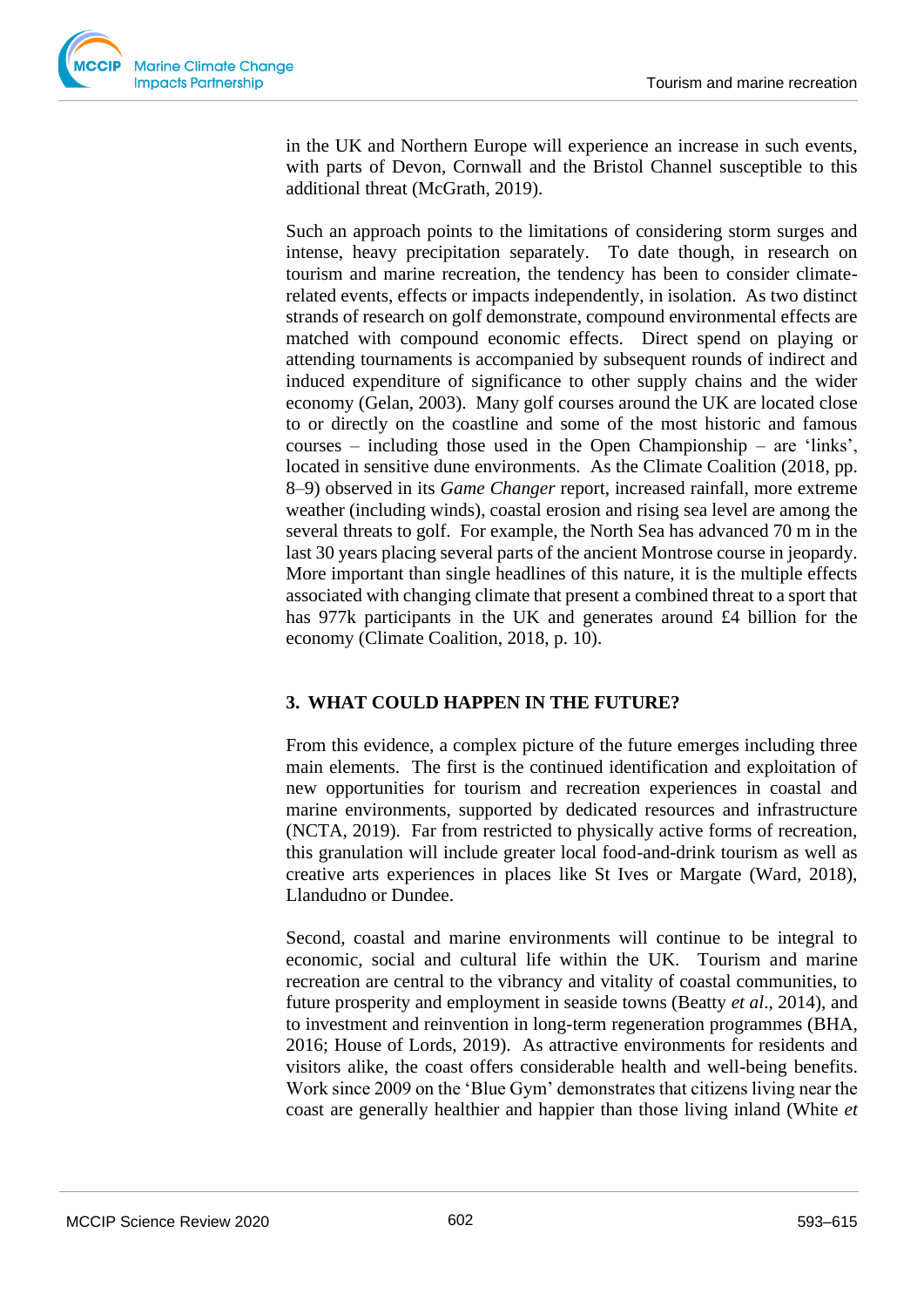*al*., 2016). The World Health Organisation (2014) reports that walks on the Wales Coast Path represent an £18.3 million saving to the healthcare budget.

*Box 1: Key messages from the 2013 report on the impacts of climate change on tourism and marine recreation in the UK.*

- Flooding and coastal erosion are significant threats, as are more frequent and severe weather events which may result in increased damage to coastal communities, accommodation and infrastructure, including travel links, as well as safety risks.
- Warmer conditions present opportunities for increased visitor numbers, but these may place increased burdens on coastal communities and infrastructure (roads, energy, water, waste management).
- Warmer summers are expected to result in more comfortable conditions especially at the coast, extended seasons, increased revenues, new infrastructure, increased employment and watersport opportunities.
- Rising relative sea levels result in increased flooding, loss of beaches and changes to other habitats, including recreational angling fish species and those vital to wildlife watching.
- Increasing sea temperatures increase safety risks through increases in marine pathogens.

Source: abridged from Simpson (2013, p. 271)

The third element of the picture is the longer-term relationship between tourism and climate change in coastal and marine environments. This is little changed from the previous report which extensively listed the range of likely future impacts (Table 3; Box 1). In sharp contrast though to the body of knowledge published between 2013 and 2019 on the different types of activities and their economic values, within the public domain there is no recent (i.e. updated) modelling or dedicated analysis of how climate change (scenarios) may impact on UK tourism and marine recreation in the longerterm, for instance into the 2030s, 2040s and 2050s. The conclusions from more-recent climate science have not informed specific discussions or projections of UK tourism futures into the next decade and beyond (cf. SE, 2018; NCTA, 2016; VisitBritain, 2019b, House of Lords, 2019). For instance, updated UKCP18 data (Met Office, 2019b) have yet to be utilised in a similar manner to the UKCP09 data as a basis for understanding potential future demand (Southwest Tourism, 2010). There has been some limited consideration of the UK in the context of coarse Europe-wide examinations of the consequences of  $+2^{\circ}C$  global warming on summer tourism at the state and (NUTS3) regional levels (Grillakis *et al*., 2016; Aristeidis *et al*., 2018), notwithstanding the contestability of the Tourism Climate Index (Scott *et al*., 2016a). In fact, revised temperature projections for the UK suggest more warming in summer than winter, and a pronounced north/south contrast in summer with greater increases in maximum summer temperatures over the southern UK compared to northern Scotland (Fung *et al*., 2018: 2). Modelling of weather types points to UK winter conditions becoming milder and in certain instances wetter, and by the 2080s the temperature levels during 'cold' weather winter events will be similar to those currently experienced in 'warm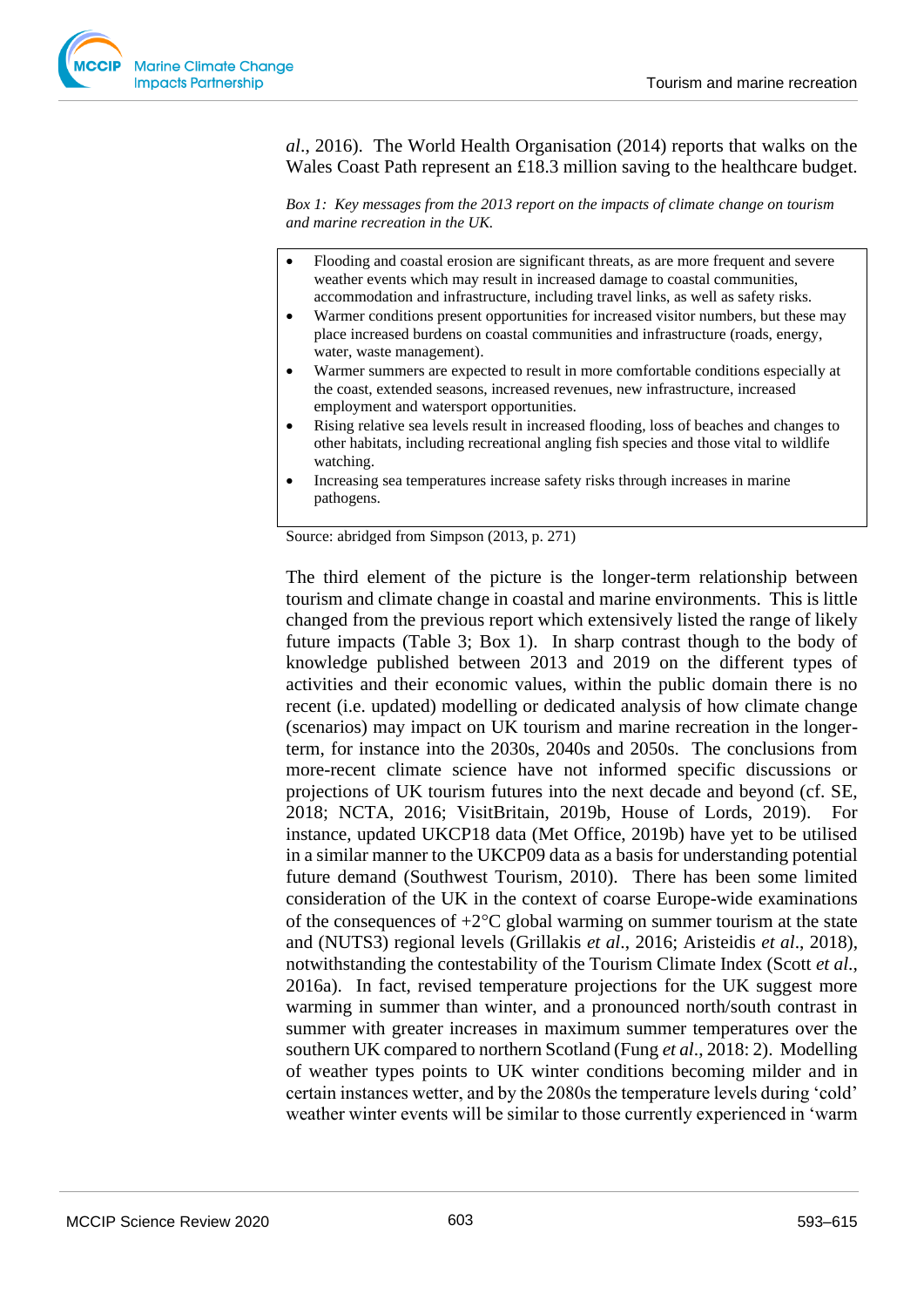

and wet' events (Maisey *et al*., 2018: 2). Such data clearly raise new and important questions as to the potential redistributive and seasonal effects of climate change on tourism demand around the UK and its coastal and marine environments. As Kreilkamp *et al*. (2016) note in work on climate change in the wider North Sea region, perception of climatic conditions is just one of several factors driving the choice of destination for visitors.

There is an emerging disconnection. Several significant updates to major statements on climate change have appeared in the last six years, earlier versions of which directly informed the key messages in the previous MCCIP report (Simpson, 2013; Box 1; Table 3). The Fifth Assessment Report of the United Nations Intergovernmental Panel on Climate Change (IPCC) was finalised in 2014, as was a follow-up to the UK National Ecosystem Assessment which examines the value of the natural environment for leisure and recreation among many other uses. The Committee on Climate Change (UK CCC, 2017a) updated the evidence base behind the 2017 UK Climate Change Risk Assessment (HMG, 2017), with a chapter on business-related effects, while the second national adaptation programme for 2018–2023 (Defra, 2018) was published in 2018.

There is little mention of tourism and recreation in this major, updated documentation on UK climate change; there is less still on them regarding the potential impacts on coastal and marine environments (Table 4); and what there is adds little more than further clarification of the general effects already observed in 2013 (Box 1). For instance, the UK Climate Change Risk Assessment Synthesis Report (UK CCC 2017b) variously states that: UK tourism and outdoor recreation may increase as a result of climate change (p. 3); further research on ecosystem changes will be important for tourism (p. 42); warmer temperatures may encourage more active recreation, affect holiday choices to and in the UK (p. 44); climate changes will create opportunities for tourism and outdoor recreation at the coast (p. 46); severe flooding and coastal erosion may lead to loss of coastal business locations and infrastructure, especially related to tourism (p. 68); and climate change may create risks and opportunities through changes in demand for existing and new products and services (p. 69). A further important feature of this documentation is that tourism is represented as a singular, largely undifferentiated entity in most UK climate documentation (Table 4), only occasionally invoking types such as 'heritage tourism' (UK CCC 2017a: 83) or 'tourism and nature watching' (UK NEA, 2014: 31). A limitation of such broad classifications is that they do not correspond with those typically used by tourism practitioners (Church *et al*., 2017), and they imprecisely conflate wider arrays of sub-types which may be differentially impacted by climate changes.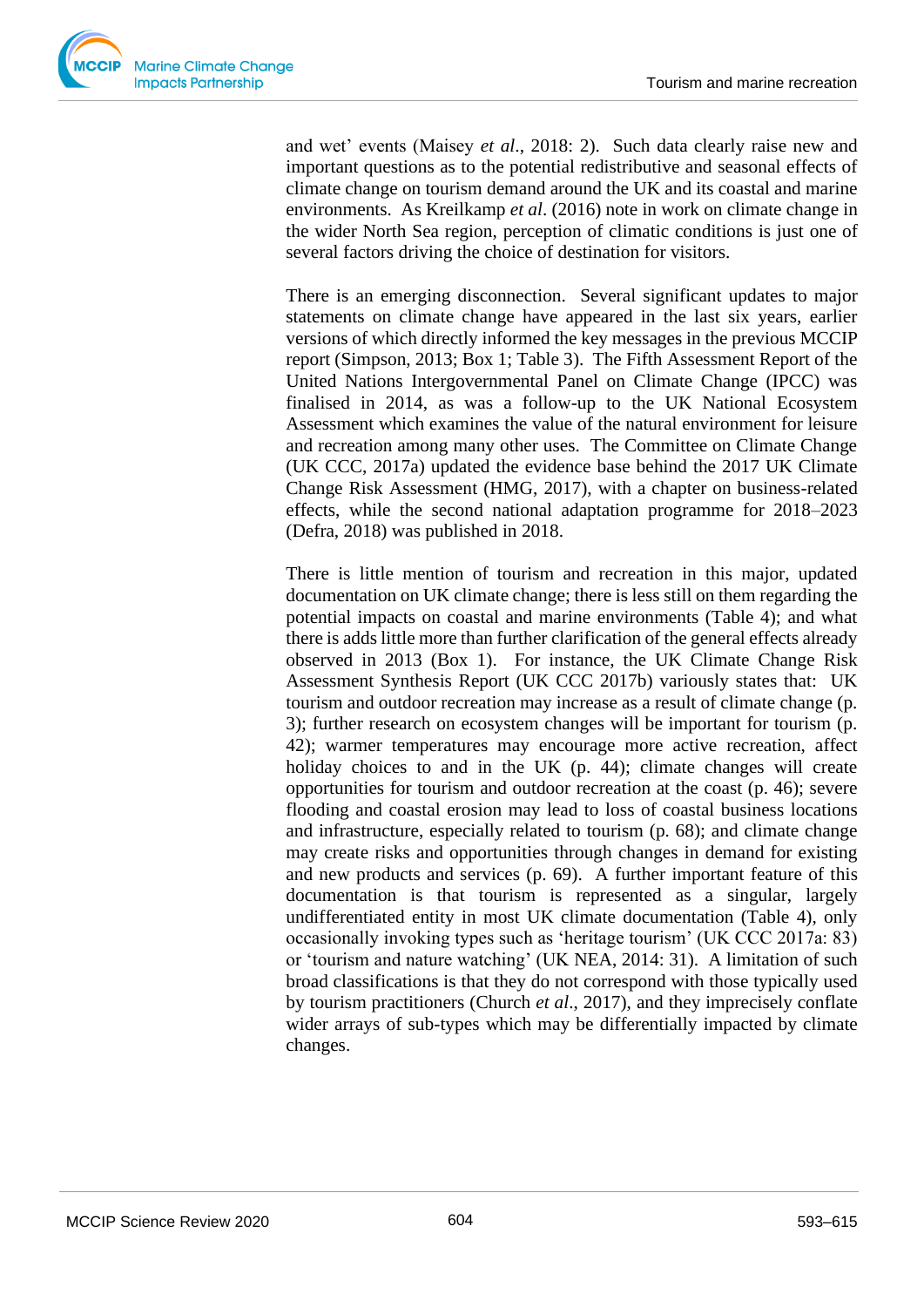

| <b>Document</b>                                                                    | <b>Total</b> | <b>In-text mentions</b> |          | <b>Discussion in brief</b>                                                                                                                                                                                                                                                                                                                                                                                                         |  |  |  |
|------------------------------------------------------------------------------------|--------------|-------------------------|----------|------------------------------------------------------------------------------------------------------------------------------------------------------------------------------------------------------------------------------------------------------------------------------------------------------------------------------------------------------------------------------------------------------------------------------------|--|--|--|
|                                                                                    | Pages        | <b>Tourism</b>          | Recn.    |                                                                                                                                                                                                                                                                                                                                                                                                                                    |  |  |  |
| UK CC Risk<br>Assessment<br>(2017)                                                 | 24           | $\Omega$                | $\Omega$ | Presents an array of potentially applicable risks,<br>especially to natural capital in coastal and marine<br>ecosystems, but no direct mention of tourism and<br>recreation activities.                                                                                                                                                                                                                                            |  |  |  |
| UK CCRA<br>Synthesis<br>Report (2017)                                              | 86           | 8                       | $\Omega$ | Subtitled priorities for the next five years, notes activity<br>may increase in general, especially at beach. Notes<br>general vulnerability to risk of coastal erosion and<br>severe flooding.                                                                                                                                                                                                                                    |  |  |  |
| UK CCRA Evidence Report (2017)                                                     |              |                         |          |                                                                                                                                                                                                                                                                                                                                                                                                                                    |  |  |  |
| Chapter 3                                                                          | 209          |                         | 19       | Natural Environment and Natural Assets chapter<br>mentions tourism once as it relates to uplands.<br>Considers recreation as an ecosystem service, in the<br>context of woodlands. Notes water has cultural benefits<br>from bathing and (sea) fishing.                                                                                                                                                                            |  |  |  |
| Chapter 6                                                                          | 121          | 32                      | 5        | Business and Industry chapter notes risks and<br>opportunities for tourism businesses. Warmer<br>temperatures will make UK more attractive. Notes<br>business disruption, especially in Wales; flood risks;<br>lack of business awareness; use of management plans<br>with local authorities. Some note of differential<br>impacts on different types of activities e.g. visits to<br>heritage attractions, cycling, rambling etc. |  |  |  |
| National<br>Adaptation<br>Programme<br>(2018)                                      | 2018         | 1                       | 2        | Warmer weather offers potential benefits for tourism,<br>including more journeys by foot. Protecting<br>groundwater and river flow vital to recreation, as<br>natural capital exploitation.                                                                                                                                                                                                                                        |  |  |  |
| Environment<br><b>Agency Climate</b><br>Change Impacts<br>and Adaptation<br>(2018) | 19           | $\theta$                | $\theta$ | Presents an array of potential changes, especially at the<br>coast, that may be applicable, but tourism and<br>recreation not invoked.                                                                                                                                                                                                                                                                                             |  |  |  |

*Table 4. The inclusion of tourism and recreation in selected recent documents intended to inform the national debate on climate change*

Source: abridged from documents

#### **4. CONFIDENCE ASSESSMENT**

In the 2013 report, similar assessments were made about the level of confidence regarding both what is already happening *and* what could happen in the future in the context of tourism and marine recreation around the UK (Simpson, 2013, p. 281). These were that there is a high level of agreement or consensus originating from an intermediate or 'middling' body of knowledge (i.e. medium amount of evidence), especially informed by practitioner research.

Both 2013 assessments were entirely appropriate. Several contemporary texts at the time highlighted that topics connected to 'tourism and climate change' were gathering traction both within and beyond the academy (Scott *et al*., 2012; Gössling *et al*., 2013). The 2013 report incorporates several now well-cited, early contributions dealing with the UK that served to set the initial agenda and advance understanding in the 2000s (e.g. Viner and Agnew, 1999; Hamilton and Tol, 2007). Since 2013 though, these have not been built upon in subsequent work on or in the UK, nor have they been revisited by the authors or others using similar or other methods. Many studies informing the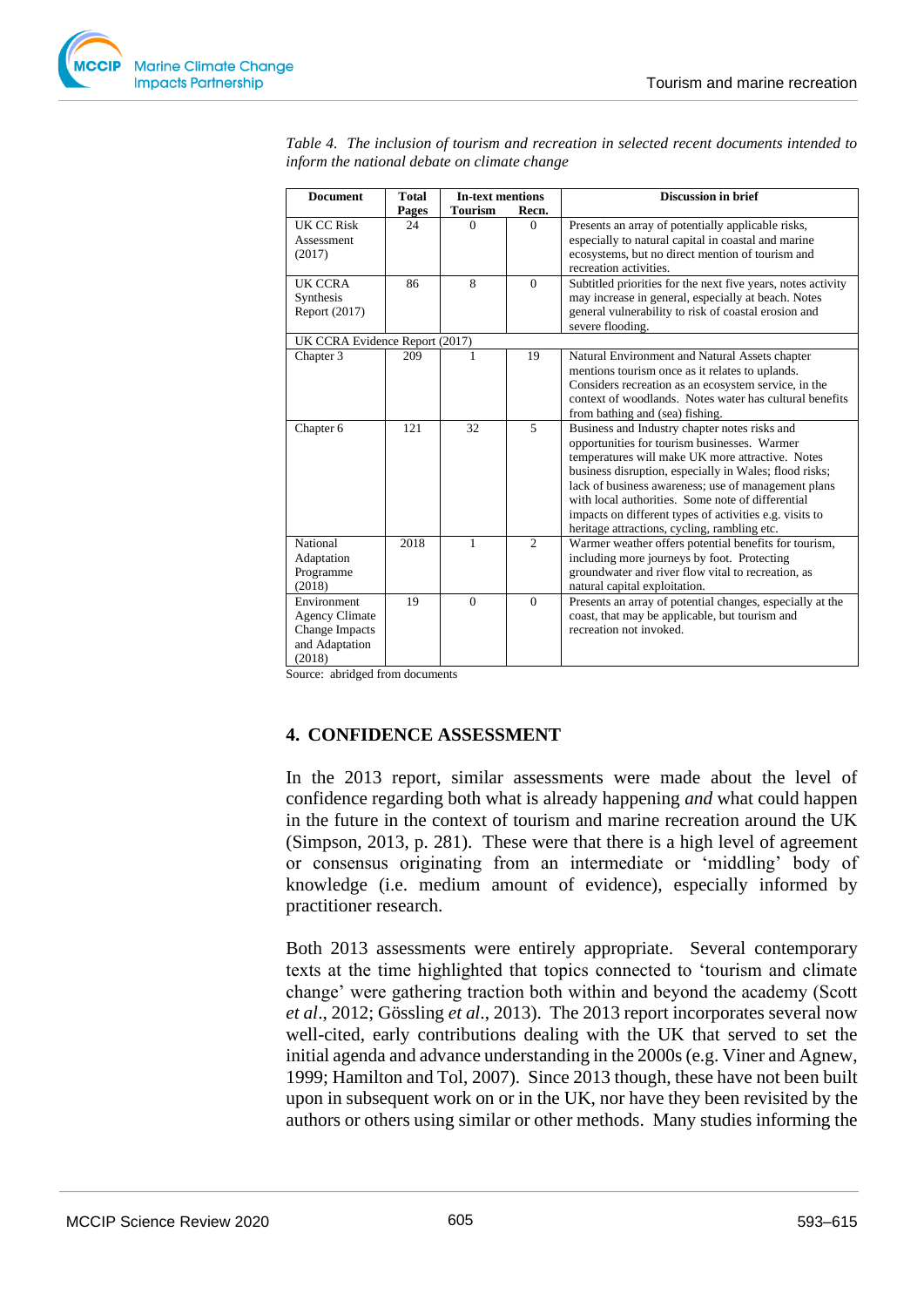

2013 report – including those published by public bodies – comprised single cross-sectional 'snapshots'. Indeed, a lack of (temporal) comparative research has been noted as a limitation of research on sustainable tourism more generally (Font *et al*., 2019).

### **What is already happening?**



All of this is important context for assessment of the qualitative level of confidence in 2019. The availability of evidence would suggest that a change in level of confidence is warranted.

In 2013, a modest body of knowledge had delivered several notable insights mostly on the general effects of climate change, the broader impacts of which on tourism and recreation most commentators had been able to agree (Box 1). Since then, it is hard to argue that there have been major new advances in our (scientific) understanding of either the broad range or the possible extent of impacts of climate change on tourism and marine recreation in the UK. Thus, there remains a high level of agreement on what may be happening (i.e. unchanged) but this is based on an ageing, now more limited body of knowledge in comparative terms.

|  |  |  |  |  |  | Table 5: key word search results for the period, 2013-2019 |
|--|--|--|--|--|--|------------------------------------------------------------|
|--|--|--|--|--|--|------------------------------------------------------------|

|                                    |                | <b>Scopus</b>   | <b>Web of Science</b> |          |       |
|------------------------------------|----------------|-----------------|-----------------------|----------|-------|
| <b>Search terms</b>                | Total          | <b>Relevant</b> | <b>Total</b>          | Relevant | Match |
| Tourism climate change England     | 12             |                 | 15                    |          |       |
| Tourism climate change Wales       | 3              |                 |                       |          |       |
| Tourism climate change Scotland    |                |                 |                       |          |       |
| Tourism climate change Northern    |                |                 |                       |          |       |
| Ireland                            |                |                 |                       |          |       |
| Recreation climate change England  | 10             | $2*$            |                       |          |       |
| Recreation climate change Wales    |                |                 |                       |          |       |
| Recreation climate change Scotland | $\mathfrak{D}$ | $2*$            |                       |          |       |
| Recreation climate change Northern |                |                 |                       |          |       |
| Ireland                            |                |                 |                       |          |       |

Source: searches 22/07/19 \* same entries revealed by different parameters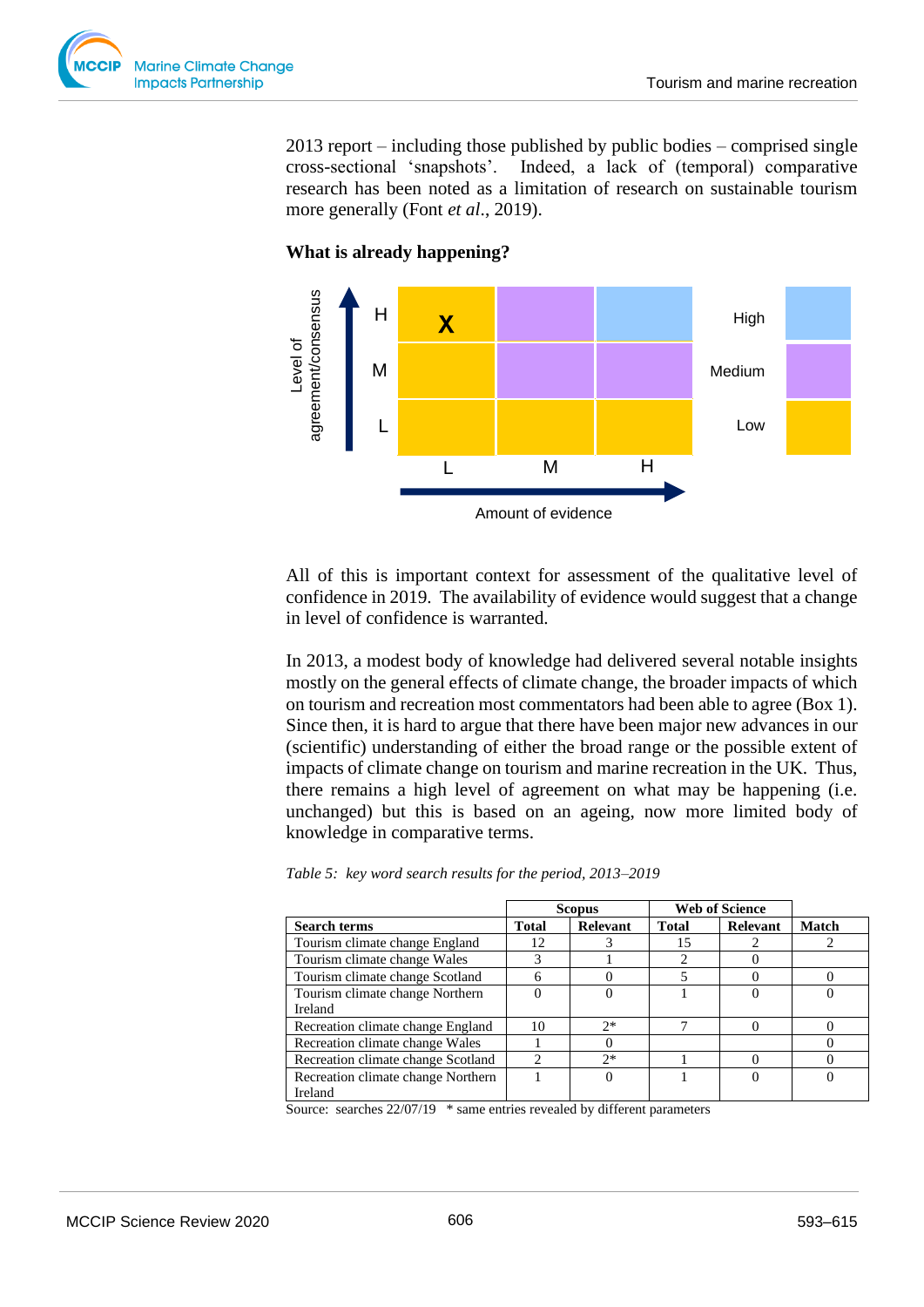

For the period 2013–19, key word searches were conducted of two major bibliographical databases (Scopus, Web of Science). Table 5 records the number of hits in total, as well as those outputs directly relevant to this report. The body of (scholarly) knowledge has not grown significantly either in its own right quantitatively or qualitatively in terms of new insights nor, proportionately, in relation to advances in climate science. None of the research listed in Scopus for tourism and climate change on Scotland deals with coasts or marine environments. One study on Wales reported the results of a pilot study on 'beach nourishment' as a means of combating future coastal erosion (Wellard and Rimmington, 2014) while just three articles on England deal with adaptation-related topics and coasts. These deal variously with how place-specific social structures feature in adaptation in the Isles of Scilly and Flushing in Cornwall (Petzold, 2014); application of a method to identify the risk of flooding and erosion in the Teign Estuary (Horrillo-Caraballo *et al*., 2013), as a major tourism destination in Devon; and a systematic approach to identifying dune disturbances and isolating them from the effects of climate illustrated by the Sefton dune system between Liverpool and Blackpool (Delgado-Fernandez *et al*., 2019).

#### **What could happen in the future?**



Arguably then, a larger knowledge gap is related to prediction and the future. The stalling of the research effort on the possible impacts on tourism and recreation of climate change in the UK is more prevalent when a longer-term perspective is taken.

In 2019, there remains a high level of agreement or consensus, in general terms, about the broad types of effects of climate change that may impact on tourism and recreation (as in the 2013 assessment, Box 1) rather than the more-exact effects and risks. As the evidence elsewhere in other MCCIP reports makes clear, there has been much more significant progress in understanding the likely nature of climate change effects around the coast and marine environments of the UK (see also Met Office, 2018b; Fung *et al*., 2018; Maisey *et al*., 2018). Be this as it may, revised and/or new UK forecasts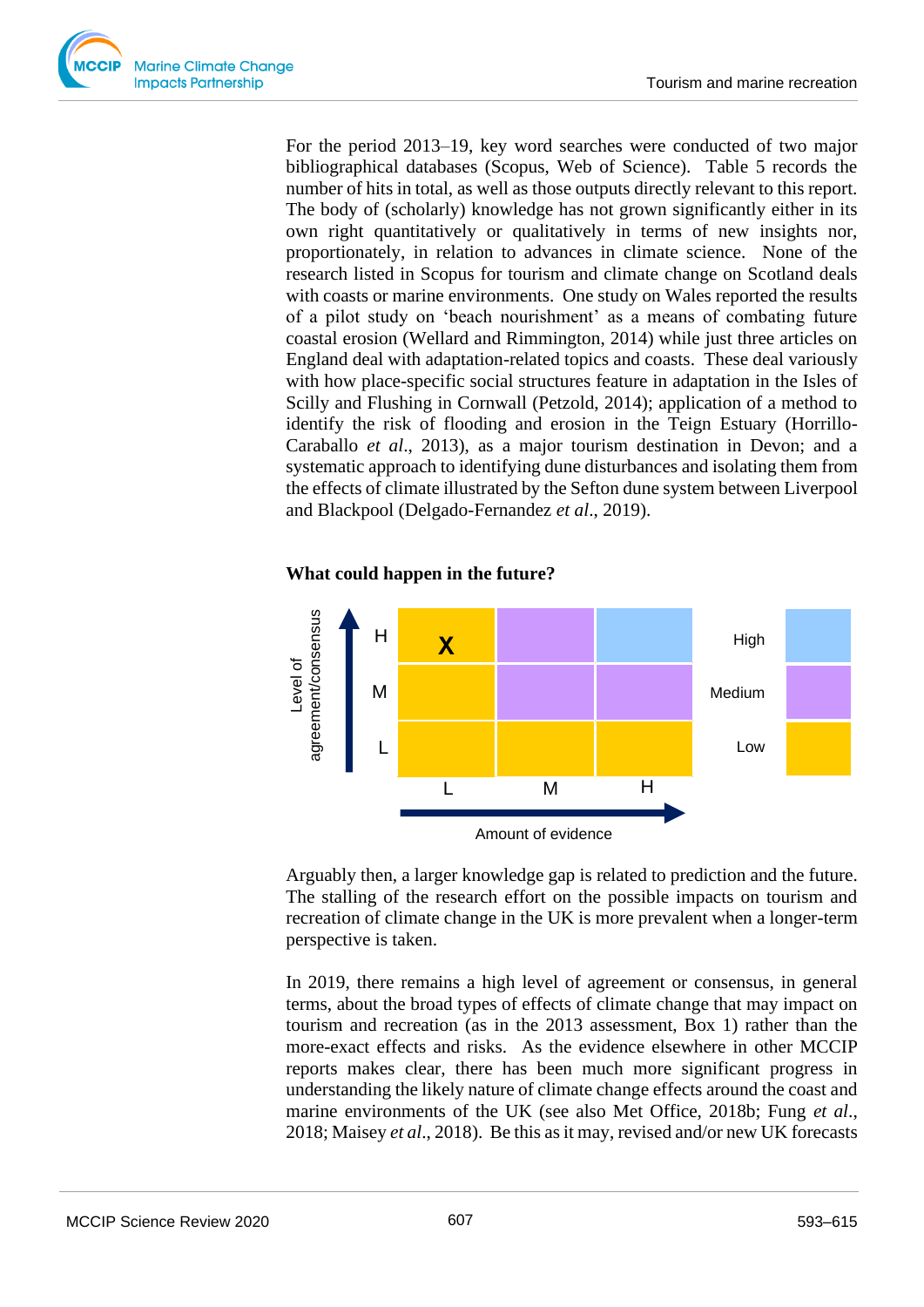

for future changes in climate to 2030, 2040, or even 2080 have not been the subject of renewed modelling, scenario planning or systematic analysis relating to tourism and marine recreation.

# **5. KEY CHALLENGES AND EMERGING ISSUES**

In many respects, the high level of consensus is not necessarily a virtue so much as a statement about the level and type of knowledge that has been – and more importantly not been – subsequently produced on climate change as it relates to tourism and marine recreation. Within the previous report, three main knowledge gaps were suggested for urgent attention (Simpson, 2013: 280). Briefly, to paraphrase these, further research was deemed necessary into:

- visitor preferences for temperature and comfort, how these drive decisions about visiting particular locations (or not), and how these might alter as climate changes;
- vulnerability of coastal destinations to flooding, including mapping, to identify how and where to target adaptation; and
- the magnitude and timing of climate change impacts, in particular as related to marine ecosystem interactions and processes (e.g. related to pathogens, fish and other species migration), due to their role in delivering particular tourism experiences.

It is important to record that there has been little progress in the intervening period to address these gaps which remain both as necessary and relevant to the future of tourism and marine recreation in 2019 as they were in 2013, arguably more so in light of the planned growth of the sector (VisitBritain, 2019b) and advances in our understanding of physical impacts on marine ecosystems and coastal environments. Nevertheless, these gaps are quite acutely focused lacuna. In 2019 the three key challenges and emerging issues are more-broadly based than they were in 2013; they relate more towards the need to renew impetus in this topic area, and to the potential implications of non-activity.

# **5.1 Beyond the 2013 picture**

The research agenda dealing with climate change (adaptation) and the tourism sector in the UK more generally, in British coastal settings and marine environments more specifically, has stalled since the last report. It is somewhat puzzling to find very little detailed current work on tourism and marine recreation examining climate impacts, adaptation and/or projections for the UK as one of the countries on which climate science has advanced furthest. This is all the more urgent because of the importance of tourism and marine recreation to economy, society, culture and environment in the UK.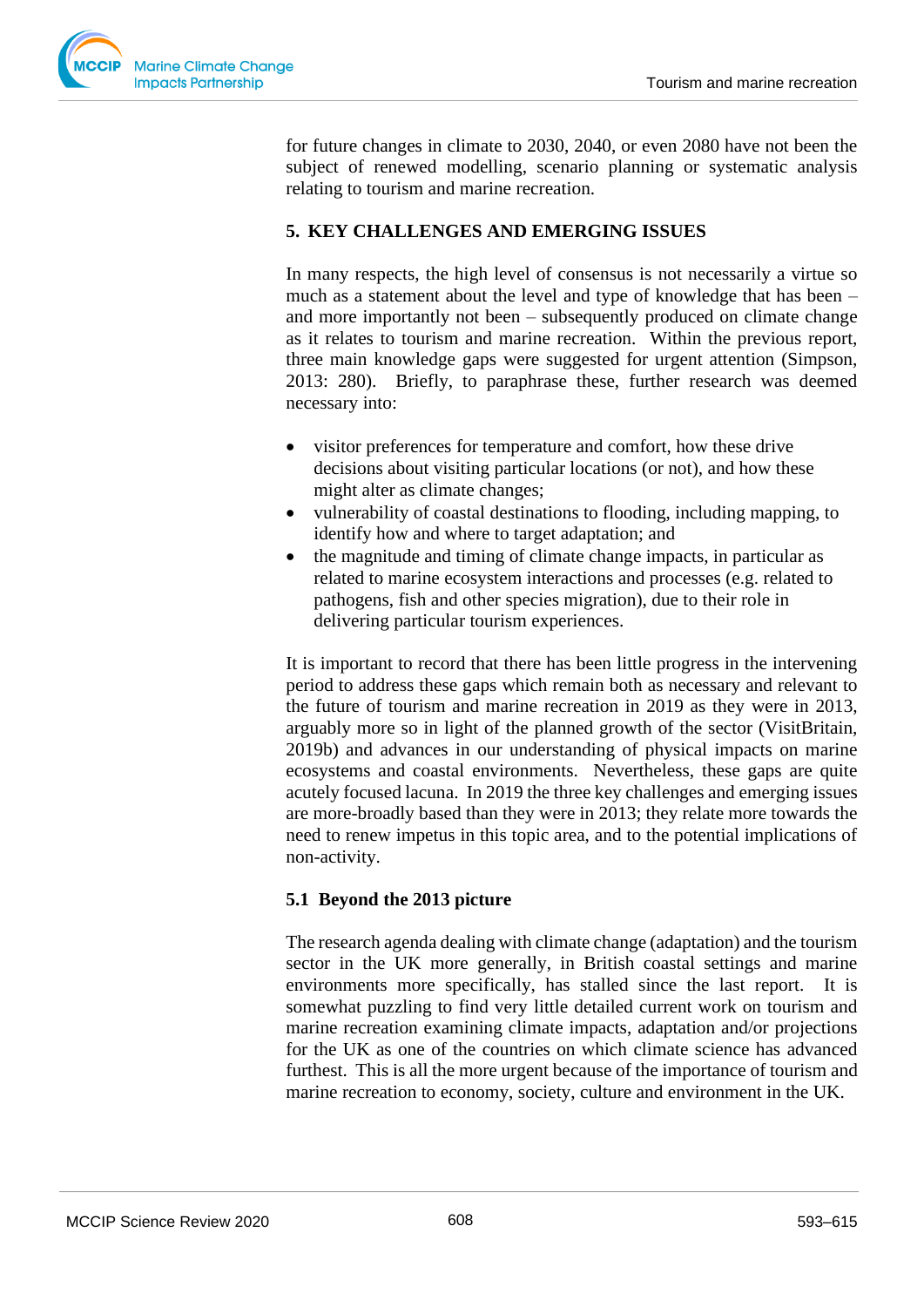

Instead, a 2013 view of the impact of climate change on tourism and marine recreation in the UK largely endures. As the IPCC Fifth Assessment makes clear, climate science has notably progressed since the previous survey period, with some knowledge gaps having persisted while others have subsequently emerged. Among the latter are the need for greater integration whether in the form of combining potential effects and vulnerabilities, the full range of potential impacts and their interactions (i.e. potentially compounding one another), or producing risk assessments across scales that connect the local (i.e. destination) level to transboundary impacts (Scott *et al*., 2016b).

In order to overcome this, there is an urgent need to reconnect physical scientists and social scientists in fruitful dialogues. Previous insights from simulation and modelling exercises have pointed to the effectiveness of combining progress on physical systems with behavioural sciences (Whittlesea and Owen, 2012), in particular to overcome the unfortunate (and unintended) analytical consequences of conflating tourism, recreation and visitation in the climate change corpus (Table 4). Such an approach is vital to moving forward our understanding of potential and effectiveness of any current or planned approaches to adaptation. Without a renewed and more concerted effort, gaps will grow between what we know about UK climate change *per se*, what we know about climate change in UK coastal and marine settings, and how we understand the potential impacts of forecast change on the numerous forms of tourism and marine recreation they support.

# **5.2 Systematic appraisal of both vulnerabilities and opportunities**

Related to the first issue and elaborating Simpson's second lacuna, morecareful and detailed assessment is necessary of the role of climate change as a key enabler and/or inhibitor of tourism futures especially given the importance of the sector. More than just mapping the relative vulnerabilities of, and threats to, coastal destinations and businesses, there is a clear need to develop greater understanding of the nature and value of opportunities generated by climate change for tourism and recreation, and the ability of the sector to realise them.

As a vital vector to delivering economic, social and cultural change, still very little is known about the sector response to climate change, both at the business and destination levels. In the case of the latter, the nature of the administrative landscape for tourism has changed (Coles *et al*., 2012; 2014) as it has for coastal and marine management. Key challenges are therefore to understand the nature of their stakes and to engage stakeholders more actively in adaptation strategies. On the former, notable knowledge gaps persist regarding how UK tourism businesses currently manage for, respond to, and adapt to changing climate (cf. Jenkins and Nicholls, 2010), whether there are important spatial or sectoral variations, and how climate features in appetites for risk. An even more nuanced approach is required though in a sector dominated by micro-, small- and medium-sized enterprises (MSMEs).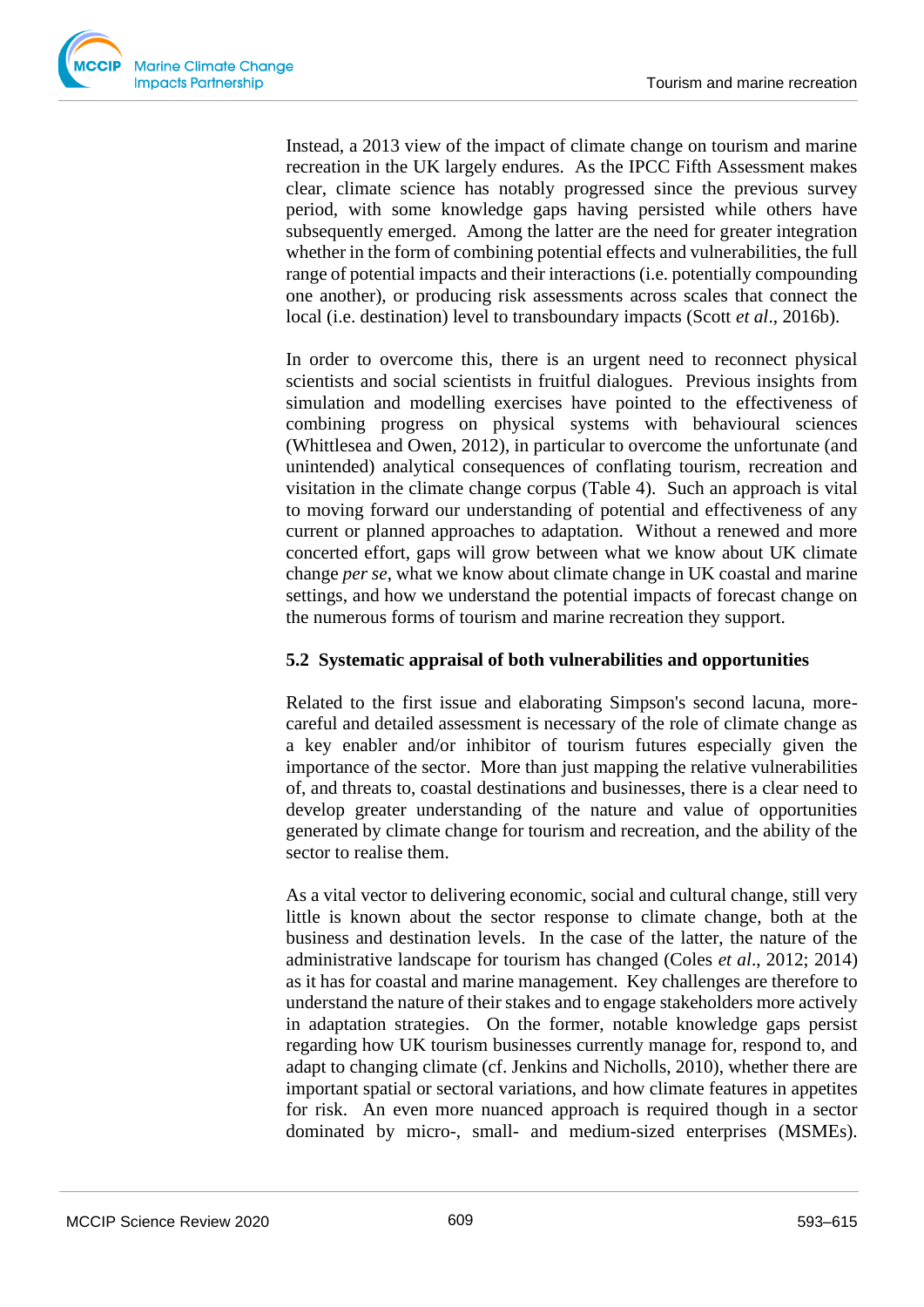Beyond gauging the demand-side response of visitors (Simpson, 2013: 280), supply-side views are necessary and should not be assumed. For instance, greater demand in peak season or an extension to the season may at first sight seem attractive (Box 1; Table 3). However, for many accommodation providers and hospitality businesses in peak season occupancy is already very high, the potential for future bookings and revenue is limited without further investment and business transformation, and many smaller tourism MSMEs are lifestyle businesses that do not necessarily seek more extended opening periods.

# **5.3 Improving analytical precision to assist adaptation**

Finally, like its predecessor, this report highlights the fragmentary nature of the evidence base, the many approaches and methods to measuring the (economic) impacts of tourism and marine recreation, and the difficulties in drawing sectoral and spatial comparisons.

Consideration of tourism and recreation together here reflects the obvious connections between two modes of leisure which, as noted above, can lead to unfortunate conflations impeding, not aiding our understanding. A term like the 'visitor economy' can be helpful shorthand. Used too frequently or indiscriminately though and it can also obscure the diverse range of activities that constitute the categories of 'tourism' and 'recreation', in the process diverting attention away from the potential for differential impacts of climate change on different sub-types (or niches). In principle, climate change may exert distinct effects on heritage tourism compared to creative tourism, on nature-based tourism compared with food tourism. While there are frequent assessments of the (economic) values of many (but not all of these) particular types of activities at the coast or in marine settings, little is known about how they may be specifically affected by projected climate change and related effects, nor the potential adjustments in value that may have to follow, either beneficial or adverse, direct or indirect and induced.

Destinations offer discrete local combinations of tourist experience, they attract distinctive types of tourist with varying motivations, and the same is also true of recreation in coastal communities. To date however, most analysis of tourism and marine recreation has been at regional level, with no apparent attempt to distinguish potential effects on place-based 'product mixes', by destination types, or by the nature of coastal and/or marine environments.

As the previous MCCIP report noted, it is vital that proper adaptation strategies and appropriate action plans to be developed and delivered (Simpson, 2013). This report would go further and argue that a more detailed consideration of local conditions is a vital perquisite to this process just as it is necessary to recognise that local conditions are framed by the nested institutional geographies of tourism administration and marine management.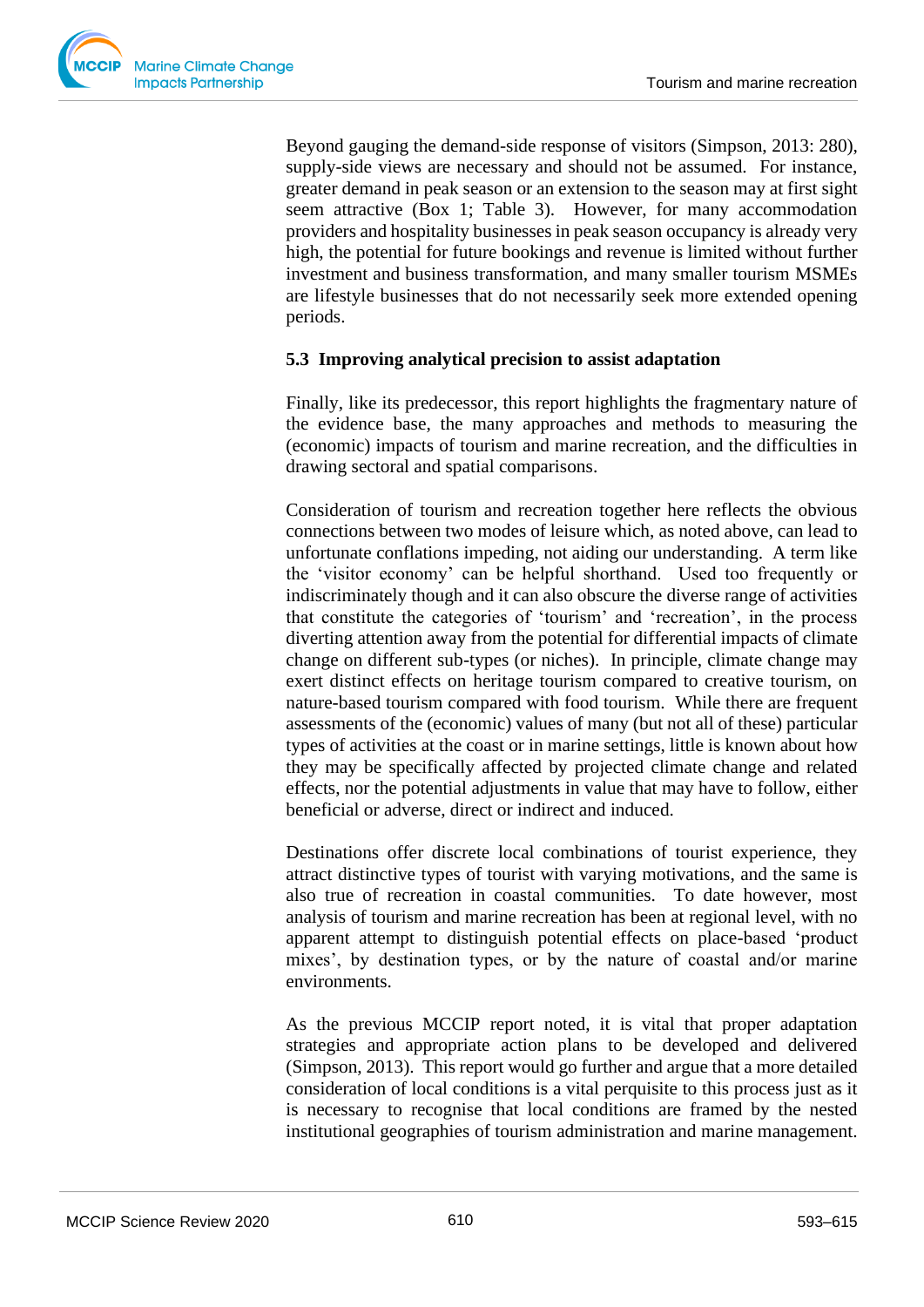Legislation to enhance the management of marine environments in inshore and offshore waters (Marine and Coastal Access Act 2009, for England and Wales; the Marine (Scotland) Act 2010; Marine Act (Northern Ireland) 2013) has resulted in 14 'plan areas' (11 for England) around the UK that superimpose onto the CP2 regions, as well as 91 Marine Conservation Zones around England alone (HMG, 2019). Rarely though are the geographies of tourism administration and marine management brought together.

# **REFERENCES**

- Aristeidis, K., Grillakis, M., Tsanis, I. and Jacob, D. (2018) Mapping the vulnerability of European summer tourism under 2°C global warming. *Climatic Change*, Sep 2018, 1-15.
- Arkenford (2019) *Watersports Participation Survey*. Executive Summary, [https://www.rya.org.uk/SiteCollectionDocuments/sportsdevelopment/2018-watersports-study](https://www.rya.org.uk/SiteCollectionDocuments/sportsdevelopment/2018-watersports-study-exec-summary-final.pdf)[exec-summary-final.pdf](https://www.rya.org.uk/SiteCollectionDocuments/sportsdevelopment/2018-watersports-study-exec-summary-final.pdf)
- Barkham, P. (2018) Warmer seas will not lure great white sharks to UK, experts say, [https://www.theguardian.com/environment/2018/aug/12/warming-seas-10-new-shark-species](https://www.theguardian.com/environment/2018/aug/12/warming-seas-10-new-shark-species-british-waters-great-white)[british-waters-great-white](https://www.theguardian.com/environment/2018/aug/12/warming-seas-10-new-shark-species-british-waters-great-white)
- Beatty, C., Fothergill, S. and Gore, T. (2014) Seaside Towns in the Age of Austerity. *Recent Trends in Employment in Seaside Tourism in England and Wales*. Sheffield Hallam University, Centre for Regional Economic and Social Research.
- Berdalet, E., Fleming, L., Gowen, R., Davidson, K., Hess, P., Backer, L., Moore, S., Hoagland, P. and Enevoldsen, H. (2016) Marine harmful algal blooms, human health and well-being: challenges and opportunities in the 21<sup>st</sup> century. *Journal of the Marine Biological Association of the United Kingdom*, **96**(1), 61–91.
- Bevacqua, E., Maraun, D., Vousdoukas, M., Voukouvalas, E., Vrac, M., Mentaschi, L. and Widmann M. (2019) Higher probability of compound flooding from precipitation and storm surge in Europe under anthropogenic climate change. *Science Advances*, **18**, Sep 2019, <https://advances.sciencemag.org/content/5/9/eaaw5531/tab-article-info>
- Brilliant Maps (2016) How Long Is Great Britain's Coastline? Well, It Depends… <https://brilliantmaps.com/gb-coastline/>
- Booth, R. (2012) Wave hello: the birth of British surfing, <https://www.theguardian.com/sport/2012/aug/24/surfing-anniversary-cornwall-devon>
- British Broadcasting Corporation (BBC) (2018) The warm water fish making their way to British waters,<https://www.bbc.co.uk/news/world-europe-jersey-46591920>
- British Hospitality Association (BHA) (2016) The Potential Contribution of Coastal Tourism to the Regeneration of Seaside Towns, [http://www.placematters.co/pdf/BHA\\_CoastalTourism\\_2016.pdf](http://www.placematters.co/pdf/BHA_CoastalTourism_2016.pdf)
- Centre for Ecology and Hydrology (CEH) (2019) Bloomin' Algae, [https://www.ceh.ac.uk/algal](https://www.ceh.ac.uk/algal-blooms/bloomin-algae)[blooms/bloomin-algae](https://www.ceh.ac.uk/algal-blooms/bloomin-algae)
- Church, A., Coles, T.E. and Fish, R.D. (2017) Tourism in sub-global assessments of ecosystem services. *Journal of Sustainable Tourism*, **25**, 1529–46.
- Climate Coalition (2018) Game Changer. How Climate Change is Impacting Sports in the UK, <https://climate.leeds.ac.uk/wp-content/uploads/2018/02/Game-Changer-1.pdf>
- Coldwell, W. (2018) Wish you weren't here: how the tourist boom and selfies are threatening Britain's beauty spots. *The Guardian*, 16 August 2018, [https://www.theguardian.com/travel/2018/aug/16/wish-you-werent-here-how-the-tourist-boom](https://www.theguardian.com/travel/2018/aug/16/wish-you-werent-here-how-the-tourist-boom-and-selfies-are-threatening-britains-beauty-spots)[and-selfies-are-threatening-britains-beauty-spots](https://www.theguardian.com/travel/2018/aug/16/wish-you-werent-here-how-the-tourist-boom-and-selfies-are-threatening-britains-beauty-spots)
- Coles, T.E., Dinan, C.R. and Hutchison, F.C. (2012) May we live in less interesting times? Changing public sector support for tourism in England during the Sovereign Debt Crisis. *Journal of Destination Marketing and Management*, **1**(2), 4–7.
- Coles, T.E., Dinan, C.R. and Hutchison, F.C. (2014) Tourism and the public sector in England since 2010: a disorderly transition? *Current Issues in Tourism*, **17**(3), 247–279.
- Cook, J. (2019) Orkney world heritage sites threatened by climate change, <https://www.bbc.co.uk/news/uk-scotland-48840948>
- Cornwall Council (2014) Cumulative Impact of Severe Weather in Cornwall: Winter 2013 / 2014. [https://www.cornwall.gov.uk/media/10579670/Cornwall-Storm-Impacts-update-19-Nov-2014-](https://www.cornwall.gov.uk/media/10579670/Cornwall-Storm-Impacts-update-19-Nov-2014-V1-3.pdf) [V1-3.pdf](https://www.cornwall.gov.uk/media/10579670/Cornwall-Storm-Impacts-update-19-Nov-2014-V1-3.pdf)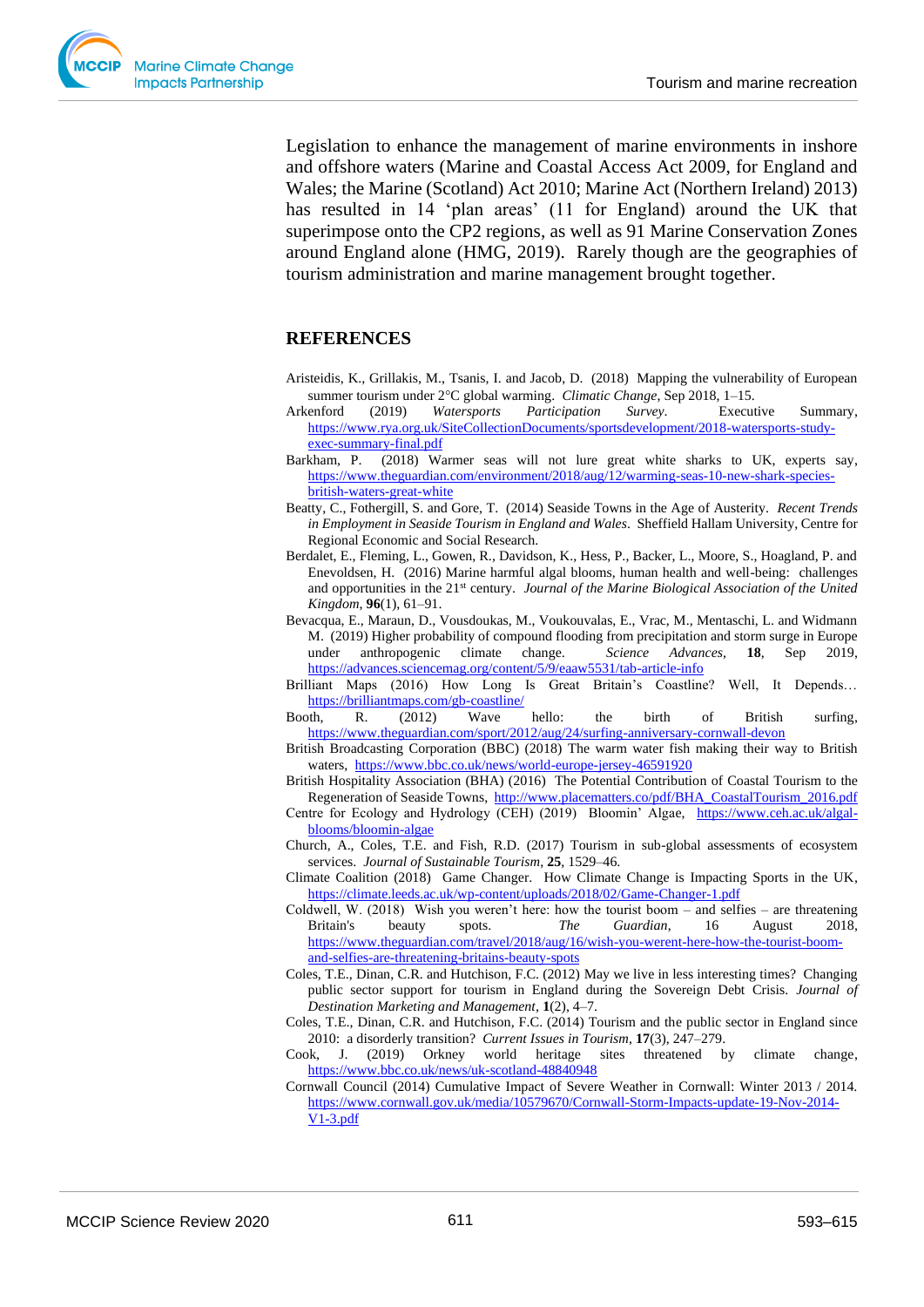- Dalton, J. (2019) Photos reveal how coastal erosion dramatically eats away at Britain's shoreline. *The Independent*, 26 March 2019, [https://www.independent.co.uk/news/uk/home-news/coastal](https://www.independent.co.uk/news/uk/home-news/coastal-erosion-photos-images-britain-coastline-climate-change-a8840651.html)[erosion-photos-images-britain-coastline-climate-change-a8840651.html](https://www.independent.co.uk/news/uk/home-news/coastal-erosion-photos-images-britain-coastline-climate-change-a8840651.html)
- Delgado-Fernandez, I., O'Keeffe, N. and Davidson-Arnott, R.G.D. (2019) [Natural and human controls](https://eur03.safelinks.protection.outlook.com/?url=https%3A%2F%2Fwww.scopus.com%2Frecord%2Fdisplay.uri%3Feid%3D2-s2.0-85063805697%26origin%3Dresultslist&data=02%7C01%7CT.E.Coles%40exeter.ac.uk%7C1dc3d60f32b248cda8ee08d714392b16%7C912a5d77fb984eeeaf321334d8f04a53%7C0%7C0%7C637000108073262663&sdata=TldvTER0qDH3e2xzgOH%2F6Z9kUjlrp%2Bju87aJojbjFpc%3D&reserved=0)  [on dune vegetation cover and disturbance.](https://eur03.safelinks.protection.outlook.com/?url=https%3A%2F%2Fwww.scopus.com%2Frecord%2Fdisplay.uri%3Feid%3D2-s2.0-85063805697%26origin%3Dresultslist&data=02%7C01%7CT.E.Coles%40exeter.ac.uk%7C1dc3d60f32b248cda8ee08d714392b16%7C912a5d77fb984eeeaf321334d8f04a53%7C0%7C0%7C637000108073262663&sdata=TldvTER0qDH3e2xzgOH%2F6Z9kUjlrp%2Bju87aJojbjFpc%3D&reserved=0) *Science of the Total Environment*, **672**, 643–656.
- Department for Environment, Food and Rural Affairs (Defra) (2008) Changes in asset values on eroding coasts. *Defra R&D Technical Report* FD2623/TR, randd.defra.gov.uk
- Department for Environment, Food and Rural Affairs (Defra) (2013) Sea Angling 2012 a survey of recreational sea angling activity and economic value in England, [http://randd.defra.gov.uk/Document.aspx?Document=12025\\_SeaAngling2012synthesisreportFIN](http://randd.defra.gov.uk/Document.aspx?Document=12025_SeaAngling2012synthesisreportFINAL.pdf) [AL.pdf](http://randd.defra.gov.uk/Document.aspx?Document=12025_SeaAngling2012synthesisreportFINAL.pdf)
- Department for Environment, Food and Rural Affairs (Defra) (2018) The National Adaptation Programme and the Third Strategy for Climate Adaptation Reporting. Making the Country Resilient to a Changing Climate,

[https://assets.publishing.service.gov.uk/government/uploads/system/uploads/attachment\\_data/file/](https://assets.publishing.service.gov.uk/government/uploads/system/uploads/attachment_data/file/727252/national-adaptation-programme-2018.pdf) [727252/national-adaptation-programme-2018.pdf](https://assets.publishing.service.gov.uk/government/uploads/system/uploads/attachment_data/file/727252/national-adaptation-programme-2018.pdf)

- Discover Northern Ireland (2019) Surf's up in Northern Ireland, <https://discovernorthernireland.com/things-to-do/activities/surfing-in-northern-ireland/>
- Environment Agency (EA) (2015) The Costs and Impacts of the Winter 2013 to 2014 Floods (Report – SC140025/R1), [https://rpaltd.co.uk/uploads/report\\_files/the-costs-and-impacts-of-the-winter-](https://rpaltd.co.uk/uploads/report_files/the-costs-and-impacts-of-the-winter-2013-to-2014-floods-report.pdf)[2013-to-2014-floods-report.pdf](https://rpaltd.co.uk/uploads/report_files/the-costs-and-impacts-of-the-winter-2013-to-2014-floods-report.pdf)
- Environment Agency (EA) (2016) Estimating the economic costs of the 2015 to 2016 winter floods, [https://assets.publishing.service.gov.uk/government/uploads/system/uploads/attachment\\_data/file/](https://assets.publishing.service.gov.uk/government/uploads/system/uploads/attachment_data/file/672087/Estimating_the_economic_costs_of_the_winter_floods_2015_to_2016.pdf) [672087/Estimating\\_the\\_economic\\_costs\\_of\\_the\\_winter\\_floods\\_2015\\_to\\_2016.pdf.](https://assets.publishing.service.gov.uk/government/uploads/system/uploads/attachment_data/file/672087/Estimating_the_economic_costs_of_the_winter_floods_2015_to_2016.pdf)
- Environment Agency (EA) (2018) Climate Change Impacts and Adaptation. [https://assets.publishing.service.gov.uk/government/uploads/system/uploads/attachment\\_data/file/](https://assets.publishing.service.gov.uk/government/uploads/system/uploads/attachment_data/file/758983/Climate_change_impacts_and_adaptation.pdf) [758983/Climate\\_change\\_impacts\\_and\\_adaptation.pdf](https://assets.publishing.service.gov.uk/government/uploads/system/uploads/attachment_data/file/758983/Climate_change_impacts_and_adaptation.pdf)
- Font, X., Higham, J., Miller, G. and Pourfakhimi, S. (2019) Editorial. Research engagement, impact and sustainable tourism. *Journal of Sustainable Tourism*, **27** (1–3), 1–11.
- Fung F., Bett, P., Maisey, P., Lowe, J., McSweeney, C., Mitchell, J., Murphy, J., Rostron, J., Sexton, D. and Yamazaki, K. (2018) *UKCP18 Factsheet: Temperature*. Met Office Hadley Centre, Exeter.
- Gelan, A. (2003) Local economic impacts: the British Open. *Annals of Tourism Research*, **30**(2), 406– 425.
- Gössling, S., Scott, D. and Hall, C.M. (2013) Challenges of tourism in a low-carbon economy. *WIREs Clim Change 2013*, **4**, 525–538.
- Graham, E., Hambly, J. and Dawson, T. (2017) Scotland's Eroding Heritage: A Collaborative Response to the Impact of Climate Change. *Archaeological Review from Cambridge*, **32**(2), 141–158.
- Grillakis, M., Koutroulis, A., Seiradakis, K., and Tsanis, I. (2016) Implications of  $2^{\circ}C$  global warming in European summer tourism. *Climate Services*, **1**, 30–36.
- Haigh, I., Ozsoy, O., Wadey, M., Nicholls, R., Gallop, S., Wahl, T. and Brown, J. (2017) An improved database of coastal flooding in the United Kingdom from 1915 to 2016. *Scientific Data*, **4**, Article number 170100, <https://www.nature.com/articles/sdata2017100>
- Hall, C.M. (2014) Second home tourism: an international review. *Tourism Review International*, **18**(3), 115–135.
- Hamilton, J. and Tol, R. (2007) The impact of climate change on tourism in Germany, the UK and Ireland: a simulation study. *Regional Environmental Change*, **7**, 161–172.
- Her Majesty's Government (HMG) (2017) UK Climate Change Risk Assessment 2017. [https://assets.publishing.service.gov.uk/government/uploads/system/uploads/attachment\\_data/file/](https://assets.publishing.service.gov.uk/government/uploads/system/uploads/attachment_data/file/584281/uk-climate-change-risk-assess-2017.pdf) [584281/uk-climate-change-risk-assess-2017.pdf](https://assets.publishing.service.gov.uk/government/uploads/system/uploads/attachment_data/file/584281/uk-climate-change-risk-assess-2017.pdf)
- Her Majesty's Government (HMG) (2019) Marine Management Organisation. <https://www.gov.uk/government/organisations/marine-management-organisation>
- Horrillo-Caraballo, J.M., Reeve, D.E., Simmonds, D., Pan, S., Fox, A., Thompson, R., Hoggart, S., Kwan, S.S.H. and Greaves, D. (2013) [Application of a source-pathway-receptor-consequence \(S-](https://eur03.safelinks.protection.outlook.com/?url=https%3A%2F%2Fwww.scopus.com%2Frecord%2Fdisplay.uri%3Feid%3D2-s2.0-84883816855%26origin%3Dresultslist&data=02%7C01%7CT.E.Coles%40exeter.ac.uk%7C0fc99287fe0a401555ec08d714388752%7C912a5d77fb984eeeaf321334d8f04a53%7C0%7C0%7C637000105337866795&sdata=V5Rn1iLCigXqpTXKkodMfRsQ4U5hzHutK3Y1yg9JQ7g%3D&reserved=0)[P-R-C\) methodology to the Teign Estuary, UK.](https://eur03.safelinks.protection.outlook.com/?url=https%3A%2F%2Fwww.scopus.com%2Frecord%2Fdisplay.uri%3Feid%3D2-s2.0-84883816855%26origin%3Dresultslist&data=02%7C01%7CT.E.Coles%40exeter.ac.uk%7C0fc99287fe0a401555ec08d714388752%7C912a5d77fb984eeeaf321334d8f04a53%7C0%7C0%7C637000105337866795&sdata=V5Rn1iLCigXqpTXKkodMfRsQ4U5hzHutK3Y1yg9JQ7g%3D&reserved=0) *Journal of Coastal Research*, **65**, 1939–44.
- House of Lords Select Committee on Regenerating Seaside Towns and Communities (2019) Report of Session 2017-19. *The Future of Seaside Towns*,
	- https://publications.parliament.uk/pa/ld201719/ldselect/ldseaside/320/320.pdf
- Jenkins, K. and Nicholls, S. (2010) The impacts of climate variability and potential climate change on tourism business in Torbay, England and implications for adaptation. *Tourism Analysis*, **15**(1), 17– 30.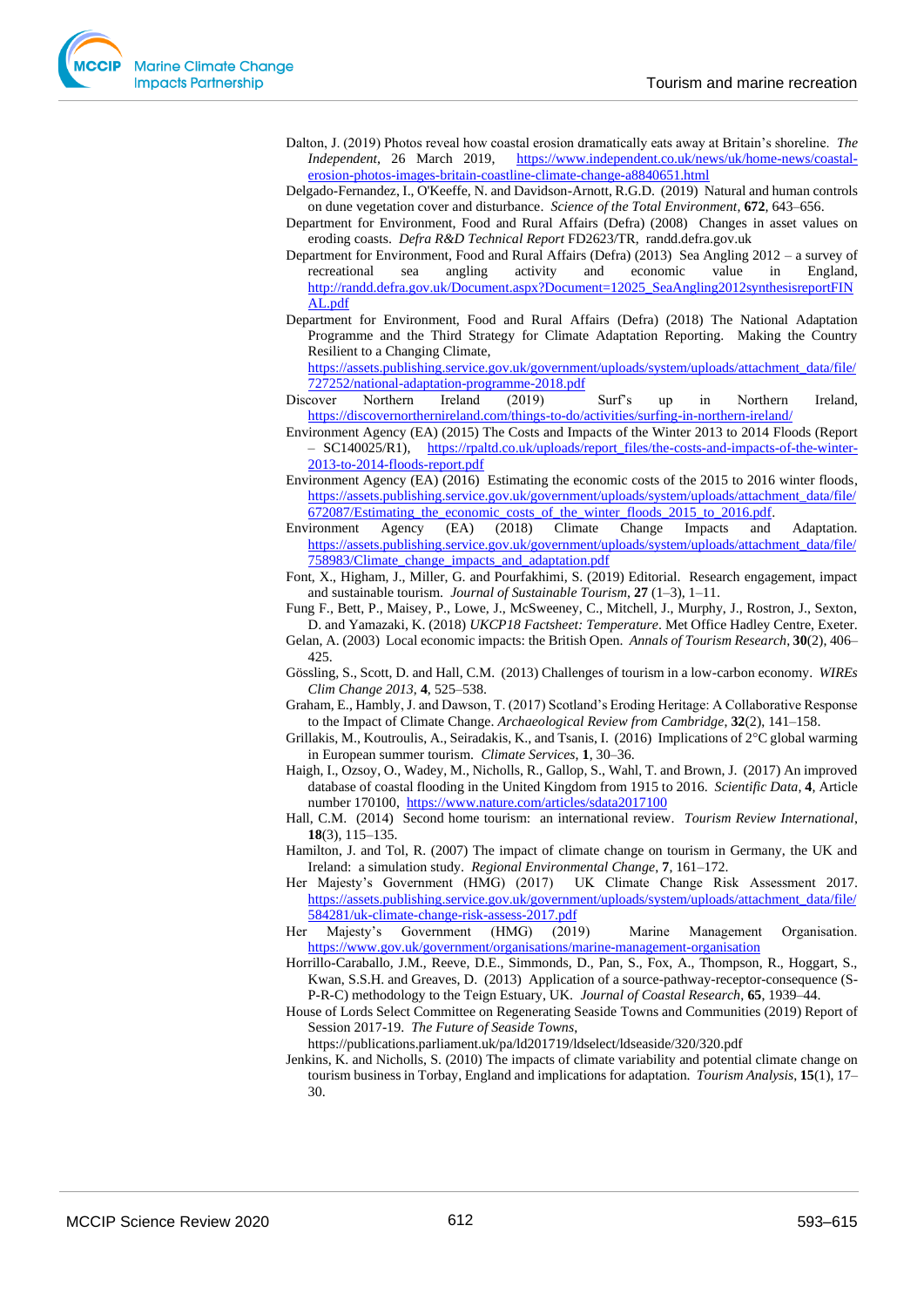- Kreilkamp, E., von Bergner, N. and Mauser, C. (2016) Socio-economic Impacts Recreation. In *North Sea Region Climate Change Assessment, Regional Climate Studies,* [Quante, M. and Colijn, F. (eds)]. Springer, Berlin, 447–55, doi: 10.1007/978-3-319-39745-0\_17
- Lambert, E., Hunter, C., Pierce, G. and MacLeod, C. (2010) Sustainable whale-watching tourism and climate change: towards a framework of resilience. *Journal of Sustainable Tourism,* **18**(3), 409– 427.
- Local Government Association (LGA) (2016) Local Solutions: Boosting the Visitor Economy. LGA, London, <https://www.local.gov.uk/local-solutions-boosting-visitor-economy>
- LUC Environmental Planning, Design and Management (2016) *Scottish Marine Recreation and Tourism Survey 2015*,<https://www2.gov.scot/Resource/0049/00497904.pdf>
- Maisey, P., Thornton, H., Fung, F., Harris, G., Lowe, J., McSweeney, C., Mitchell, J., Murphy, J., Rostron, J., Sexton, D. and Yamazaki, K. (2018). *UKCP18 Factsheet: Weather Types*. Met Office Hadley Centre, Exeter.
- McCarthy, M. (2018) Was this the heatwave that finally ended climate denial? *The Guardian*, 20 August 2018, [https://www.theguardian.com/commentisfree/2018/aug/01/heatwave-climate-denial](https://www.theguardian.com/commentisfree/2018/aug/01/heatwave-climate-denial-summer-2018-sceptics)[summer-2018-sceptics](https://www.theguardian.com/commentisfree/2018/aug/01/heatwave-climate-denial-summer-2018-sceptics)
- McGrath, M. (2019) *Climate change: Warming to drive 'robust increase' in UK flooding*, <https://www.bbc.co.uk/news/science-environment-49731591>
- Met Office (2019a) *Past weather events*, [https://www.metoffice.gov.uk/weather/learn-about/past-uk](https://www.metoffice.gov.uk/weather/learn-about/past-uk-weather-events)[weather-events](https://www.metoffice.gov.uk/weather/learn-about/past-uk-weather-events)
- Met Office (2019b) UKCP18 Science Overview Executive Summary, [https://www.metoffice.gov.uk/binaries/content/assets/metofficegovuk/pdf/research/ukcp/ukcp18](https://www.metoffice.gov.uk/binaries/content/assets/metofficegovuk/pdf/research/ukcp/ukcp18-overview-summary.pdf) [overview-summary.pdf](https://www.metoffice.gov.uk/binaries/content/assets/metofficegovuk/pdf/research/ukcp/ukcp18-overview-summary.pdf)
- Mills, B. and Cummins, A. (2015) An estimation of the economic impact of surfing in the United Kingdom. *Tourism in Marine Environments*, **11**(1), 1–17.
- National Association of Areas of Outstanding Natural Beauty (NAAONB) (2019) The UK's AONBs Overview,<https://landscapesforlife.org.uk/about-aonbs/aonbs/overview>
- National Coastal Tourism Academy (NCTA) (2016) Coastal Tourism. Summary Report of Challenges and Opportunities for Growth, [https://britishdestinations.files.wordpress.com/2013/10/2016](https://britishdestinations.files.wordpress.com/2013/10/2016-coastal-tourism-report.pdf) [coastal-tourism-report.pdf](https://britishdestinations.files.wordpress.com/2013/10/2016-coastal-tourism-report.pdf)
- National Coastal Tourism Academy (NCTA) (2019) Resource Hub, [https://coastaltourismacademy.co.uk/resource-hub.](https://coastaltourismacademy.co.uk/resource-hub)
- National Parks UK (2019) Maps, [https://nationalparks.uk/visiting/maps/Map-NationalParks-names-](https://nationalparks.uk/visiting/maps/Map-NationalParks-names-2016.pdf)[2016.pdf](https://nationalparks.uk/visiting/maps/Map-NationalParks-names-2016.pdf)
- National Trails (2019) National Trail Network. https://www.nationaltrail.co.uk/national-trail-network Natural England (2016) *Visits to Coastal England. Monitor of Engagement with the Natural Environment. The National Survey on People and the Natural Environment – Visits to Coastal*
- *England (NECR226),* http://publications.naturalengland.org.uk/publication/6587923334430720 Natural England (2017) *Marine recreation evidence briefing: diving and snorkelling*. First edition 27 November 2017. Natural England Evidence Information Note EIN036, [www.gov.uk/natural-](http://www.gov.uk/natural-england)
- [england](http://www.gov.uk/natural-england) Natural England (2019) *Natural England Open Data*, [https://naturalengland](https://naturalengland-defra.opendata.arcgis.com/datasets/heritage-coasts-england)[defra.opendata.arcgis.com/datasets/heritage-coasts-england](https://naturalengland-defra.opendata.arcgis.com/datasets/heritage-coasts-england)
- Oliver, T. (2019) Sea angling status fight. *Fishing News,* 25 February 2019, <https://fishingnews.co.uk/news/sea-angling-status-fight/>
- Partington, R. (2019) Second homes now worth nearly £1tn to Britons. The *Guardian*, 15 June 2019, [https://www.theguardian.com/business/2019/jun/15/second-homes-now-worth-nearly-1tn-to](https://www.theguardian.com/business/2019/jun/15/second-homes-now-worth-nearly-1tn-to-britons)[britons](https://www.theguardian.com/business/2019/jun/15/second-homes-now-worth-nearly-1tn-to-britons)
- Pavid, K. (2018) More whales and dolphins than ever spotted in the UK, [https://www.nhm.ac.uk/discover/news/2018/august/more-whales-and-dolphins-than-ever-spotted](https://www.nhm.ac.uk/discover/news/2018/august/more-whales-and-dolphins-than-ever-spotted-in-the-uk.html)[in-the-uk.html](https://www.nhm.ac.uk/discover/news/2018/august/more-whales-and-dolphins-than-ever-spotted-in-the-uk.html)
- Petzold, J. (2018) Social adaptability in ecotones: sea-level rise and climate change adaptation in Flushing and the Isles of Scilly, UK. *Island Studies Journal*, **13**(1), 101–118.
- Ritzer, G. (2004) *The Globalization of Nothing*. Thousand Oaks, Pine Forge.
- Royal Yachting Association (RYA) (2019) New research shows watersports participation is on the rise, [https://www.rya.org.uk/newsevents/news/Pages/new-research-shows-watersports-participation-is](https://www.rya.org.uk/newsevents/news/Pages/new-research-shows-watersports-participation-is-on-the-rise.aspx)[on-the-rise.aspx](https://www.rya.org.uk/newsevents/news/Pages/new-research-shows-watersports-participation-is-on-the-rise.aspx)
- Scott, D., Gössling, S. and Hall, C.M. (2012) International tourism and climate change. *WIREs Clim Change 2012*, **3**, 213–232.
- Scott, D., Rutty, M., Amelung, B. and Tang, M. (2016a) An Inter-Comparison of the Holiday Climate Index (HCI) and the Tourism Climate Index (TCI) in Europe. *Atmosphere*, **7**(6), 80.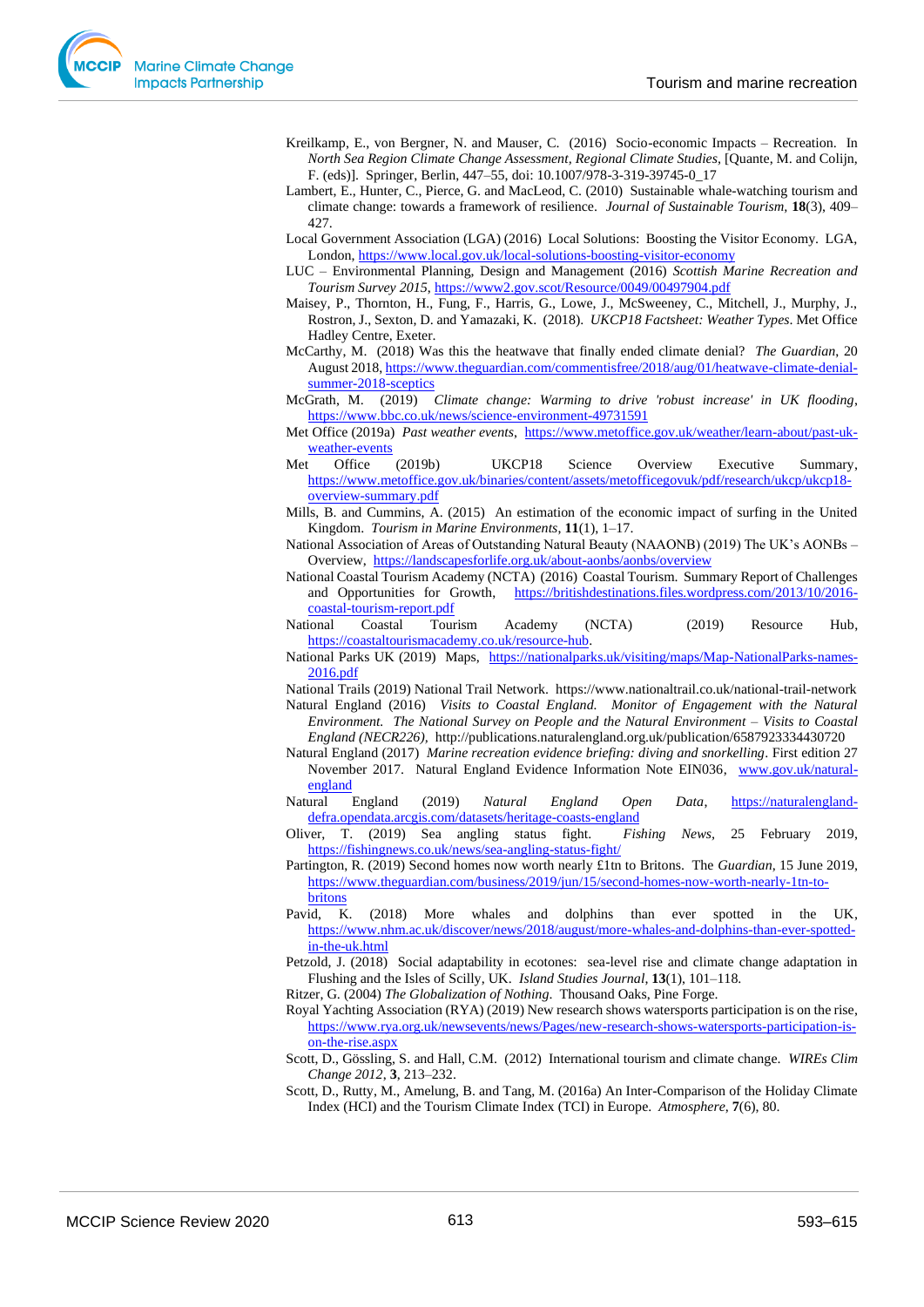- Scott, S., Hall, C.M. and Gössling, S. (2016b) A review of the IPCC Fifth Assessment and implications for tourism sector climate resilience and decarbonization. *Journal of Sustainable Tourism*, **24**(1), 8–30.
- Scottish Enterprise (SE) (2018) *Megatrends impacting Scottish tourism to 2025: opportunities for Scotland*,

<http://www.evaluationsonline.org.uk/evaluations/Search.do?ui=basic&action=show&id=647>

- Scottish Government (2010) *The Economic Impact of Wildlife Tourism in Scotland*, [https://www.webarchive.org.uk/wayback/archive/20160122061825mp\\_/http://www.gov.scot/Res](https://www.webarchive.org.uk/wayback/archive/20160122061825mp_/http:/www.gov.scot/Resource/Doc/311951/0098489.pdf) [ource/Doc/311951/0098489.pdf](https://www.webarchive.org.uk/wayback/archive/20160122061825mp_/http:/www.gov.scot/Resource/Doc/311951/0098489.pdf)
- Scottish National Heritage (2019) *Scotland's Great Trails*, [https://www.nature.scot/enjoying](https://www.nature.scot/enjoying-outdoors/routes-explore/scotlands-great-trails)[outdoors/routes-explore/scotlands-great-trails](https://www.nature.scot/enjoying-outdoors/routes-explore/scotlands-great-trails)
- Shaw, G. and Williams, A.M. (2002) *Critical Issues in Tourism. A Geographical Perspective*, Blackwell, Oxford.
- Simpson, M. (2013) Impacts of climate change on tourism (and marine recreation). *MCCIP Science Review 2013*, 271–283.
- Southampton, University of (2018) New shark species could be swimming toward UK as seas warm, <https://www.southampton.ac.uk/news/2018/07/new-shark-species-uk.page>
- Southwest Tourism (2010) *Cost-a South West: What Could Tomorrow's Weather and Climate look like for Tourism in the South West?* UK Climate Projections National Case Study.
- South West Coast Path Association (SWCPA) (2014) *New Research Reveals Economic Value of the South West Coast Path*, <https://www.southwestcoastpath.org.uk/newsapp/article/128/>
- Taylor Herring (2018) Nat Geo WILD 'Shark Map' illustrates the UK's shark hotspots, https://www.taylorherring.com/blog/index.php/2018/07/nat-geo-wild-shark-map-illustrates-theuks-shark-hotspots/
- United Kingdom Committee on Climate Change (UKCCC) (2017a) *Chapter 6: Business and Industry*, UK Climate Change Risk Assessment 2017: Evidence Report, [https://www.theccc.org.uk/wp](https://www.theccc.org.uk/wp-content/uploads/2016/07/UK-CCRA-2017-Chapter-6-Business-and-industry.pdf)[content/uploads/2016/07/UK-CCRA-2017-Chapter-6-Business-and-industry.pdf](https://www.theccc.org.uk/wp-content/uploads/2016/07/UK-CCRA-2017-Chapter-6-Business-and-industry.pdf)
- United Kingdom Committee on Climate Change (UKCCC) (2017b) UK Climate Change Risk Assessment 2017Synthesis report: priorities for the next five years, https://www.theccc.org.uk/wpcontent/uploads/2016/07/UK-CCRA-2017-Synthesis-Report-Committee-on-Climate-Change.pdf
- United Kingdom National Ecosystem Assessment (UK NEA) (2014) UK National Ecosystem Assessment. Follow-on. Synthesis of Key Findings, [http://randd.defra.gov.uk/Document.aspx?Document=12099\\_01.UKNEAFOSynthesis.pdf](http://randd.defra.gov.uk/Document.aspx?Document=12099_01.UKNEAFOSynthesis.pdf)
- United Nations World Tourism Organization (UNWTO) (2019). *Understanding Tourism: Basic Glossary*, [http://cf.cdn.unwto.org/sites/all/files/docpdf/glossaryenrev.pdf.](http://cf.cdn.unwto.org/sites/all/files/docpdf/glossaryenrev.pdf)
- Viner, D. and Agnew, M. (1999) *Climate Change and its Impacts on Tourism*. University of East Anglia and WWF-UK.
- VisitBritain (2019a) *GB Day Visits Survey: Latest Results*, [https://www.visitbritain.org/gb-day-visits](https://www.visitbritain.org/gb-day-visits-survey-latest-results)[survey-latest-results](https://www.visitbritain.org/gb-day-visits-survey-latest-results)
- VisitBritain (2019b) *Tourism Sector Deal. Tourism: a leading industry for the Government's future economic planning*, [https://www.visitbritain.org/sites/default/files/vb-corporate/Documents-](https://www.visitbritain.org/sites/default/files/vb-corporate/Documents-Library/documents/tourism_sector_deal_brochure_web.pdf)[Library/documents/tourism\\_sector\\_deal\\_brochure\\_web.pdf](https://www.visitbritain.org/sites/default/files/vb-corporate/Documents-Library/documents/tourism_sector_deal_brochure_web.pdf)

VisitBritain (2019c) *2018 Snapshot*, [https://www.visitbritain.org/2018-snapshot.](https://www.visitbritain.org/2018-snapshot) 

- VisitBritain (2019d) *The GB Tourist 2017 Annual Report*, [https://www.visitbritain.org/sites/default/files/vb-corporate/Documents-](https://www.visitbritain.org/sites/default/files/vb-corporate/Documents-Library/documents/England-documents/40413193-260c_gb_tourist_2017_annual_report_v18.pdf)
- [Library/documents/England-documents/40413193-260c\\_gb\\_tourist\\_2017\\_annual\\_report\\_v18.pdf](https://www.visitbritain.org/sites/default/files/vb-corporate/Documents-Library/documents/England-documents/40413193-260c_gb_tourist_2017_annual_report_v18.pdf) VisitBritain (2019e) *The GB Day Visitor 2017 Annual Report*, https://www.visitbritain.org/sites/default/files/vb-corporate/260139488 - kantar\_tns\_-

[\\_gbdvs\\_2017\\_annual\\_report\\_v8.pdf](https://www.visitbritain.org/sites/default/files/vb-corporate/260139488_-_kantar_tns_-_gbdvs_2017_annual_report_v8.pdf) 

VisitBritain (2019f) *Find your Great Britain* (Search 'Coast'), [https://www.visitbritain.com/gb/en/site](https://www.visitbritain.com/gb/en/site-search/type/consumer_destinations?text=coast)[search/type/consumer\\_destinations?text=coast.](https://www.visitbritain.com/gb/en/site-search/type/consumer_destinations?text=coast) 

VisitBritain (2019g) *Dealing with floods*,<https://www.visitbritain.org/dealing-floods>

- VisitScotland (2019). *Active. Surfing and Windsurfing in Scotland*, https://www.visitscotland.com/see-do/active/watersports/surfing/
- Wahl, T., Jain, S., Bender, J., Meyers, S. and Luther, M. (0215). Increasing risk of compounding flooding from storm surge and rainfall for major US cities. *Nature Climate Change*, **5**, 1093–1097.
- Wellard, K. and Rimmington, N. (2014) Beach nourishment in Wales Practical issues, multiple benefits and ecological effects. *Coasts, Marine Structures and Breakwaters 2013: From Sea to Shore - Meeting the Challenges of the Sea. Volume 2*, 918–929.
- White, M., Pahl, S., Wheeler, B., Fleming, L. and Depledge, M. (2016) The 'Blue Gym': What can blue space do for you and what can you do for blue space*? Journal of the Marine Biological Association of the United Kingdom*, **96**(1), 5–12.